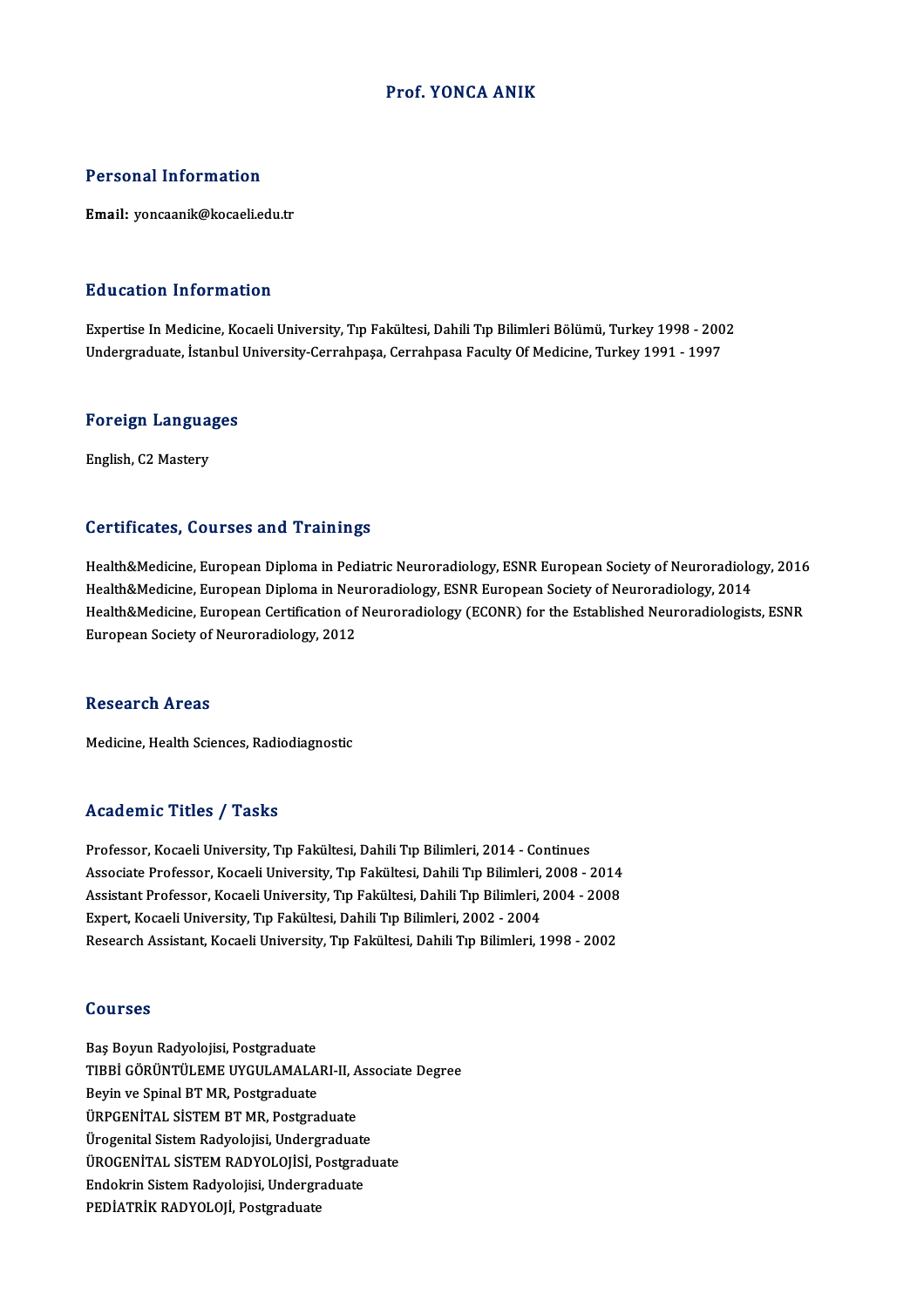#### Advising Theses

Advising Theses<br>ANIK Y., Beyin parankim perfüzyonunun ?Arteriyel Spin İşaretleme? tekniği ile değerlendirilmesi ve ?Dinamik<br>Susebtiblika Kontrast'' vöntemi ile karsılastrılması, Evnertise In Medicine S SANEM(Student), 2009 114 v 1511.<br>ANIK Y., Beyin parankim perfüzyonunun ?Arteriyel Spin İşaretleme? tekniği ile değerlendirilmesi ve<br>Susebtibilite Kontrast'' yöntemi ile karşılaştırılması, Expertise In Medicine, S.SANEM(Student), 2009

# Susebtibilite Kontrast'' yöntemi ile karşılaştırılması, Expertise In Medicine, S.SANEM(Student), 2009<br>Articles Published in Journals That Entered SCI, SSCI and AHCI Indexes

I. <p>Evaluation of optic nerve diameters in individuals with neurofibromatosis and comparison of  $p > 1$  absolute in journals that interest bost and  $p > 2$  and  $p > 3$  and  $p > 4$  and  $p > 5$  and  $p > 5$  and  $p > 5$  and  $p > 5$  and  $p > 5$  and  $p > 5$  and  $p > 5$  and  $p > 5$  and  $p > 5$  and  $p > 5$  and  $p > 5$  and  $p > 5$  and  $p > 5$ Sp>Evaluation of optic nerve diamer<br>normative values in different pediat<br>TOSUN M., GÜNGÖR M., USLU H., ANIK Y.<br>CUNICAL IMACING yol 95 nn 92.99.20. normative values in different pediatric age groups</p>TOSUN M., GÜNGÖR M., USLU H., ANIK Y.<br>CLINICAL IMAGING, vol.85, pp.83-88, 2022 (Journal Indexed in SCI)<br>Begunnant Blistaning Skin Legians and Boueraible Managular TOSUN M., GÜNGÖR M., USLU H., ANIK Y.<br>CLINICAL IMAGING, vol.85, pp.83-88, 2022 (Journal Indexed in SCI)<br>II. Recurrent Blistering Skin Lesions and Reversible Monocular Abducens Paralysis in a Patient with<br>CD59 Deficiency CLINICAL IMAGING, vol.85, pp.83-88, 2022 (Journal Indexed in SCI) Recurrent Blistering Skin Lesions and Reversible Monocular Abduce<br>CD59 Deficiency<br>GÜNGÖR M., ODYAKMAZ DEMİRSOY E., SAKARYA GÜNEŞ A., ANIK Y., KARA B.<br>NEUPOPEDIATRICS .val 53. pp.140.143.2022 (Journal Indoved in SC). CD59 Deficiency<br>GÜNGÖR M., ODYAKMAZ DEMİRSOY E., SAKARYA GÜNEŞ A., ANIK Y., K.<br>NEUROPEDIATRICS, vol.53, pp.140-142, 2022 (Journal Indexed in SCI)<br>Angioedama like presentation as the presenting finding of iuv GÜNGÖR M., ODYAKMAZ DEMİRSOY E., SAKARYA GÜNEŞ A., ANIK Y., KARA B.<br>NEUROPEDIATRICS, vol.53, pp.140-142, 2022 (Journal Indexed in SCI)<br>III. Angioedema-like presentation as the presenting finding of juvenile myositis an NEUROPEDIATRICS, vol.53, pp.140<br>Angioedema-like presentation<br>dermatomyositis in 2 patients<br>KARACAÖ CÜNCÖBM Cunes A Angioedema-like presentation as the presenting finding of juvedermatomyositis in 2 patients<br>KARACA Ö., GÜNGÖR M., Gunes A. S. , ESER ŞİMŞEK I., ANIK Y., KARA B.<br>INTERNATIONAL JOURNAL OF RHEUMATIC DISEASES 2022 (Journal I dermatomyositis in 2 patients<br>KARACA Ö., GÜNGÖR M., Gunes A. S. , ESER ŞİMŞEK I., ANIK Y., KARA B.<br>INTERNATIONAL JOURNAL OF RHEUMATIC DISEASES, 2022 (Journal Indexed in SCI)<br>BENDA 25.3 Candidate Cane for an Infection Induc KARACA Ö., GÜNGÖR M., Gunes A. S. , ESER ŞİMŞEK I., ANIK Y., KARA B.<br>INTERNATIONAL JOURNAL OF RHEUMATIC DISEASES, 2022 (Journal Indexed in SCI)<br>IV. BEND4 as a Candidate Gene for an Infection-Induced Acute Encephalopathy Ch INTERNATIONAL JOURNAL OF RHEUMATIC DISEASES, 2022<br>BEND4 as a Candidate Gene for an Infection-Induced<br>and Calcification of the Pons and Cerebellar Atrophy<br>Kara B. Uygunor O. Cons H. M. Jolek E. E. Kasan M. Teksov BEND4 as a Candidate Gene for an Infection-Induced Acute Encephalopathy Characterized land Calcification of the Pons and Cerebellar Atrophy<br>Kara B., Uyguner O., Genc H. M. , İşlek E. E. , Kasap M., Toksoy G., Akpınar G., Y and Calcification of the Pons and Cerebellar Atrophy<br>Kara B., Uyguner O., Genc H. M. , İşlek E. E. , Kasap M., Toksoy G<br>MOLECULAR SYNDROMOLOGY, 2021 (Journal Indexed in SCI)<br>An andessenis andenesel annuasab te suanianbarun Kara B., Uyguner O., Genc H. M. , İşlek E. E. , Kasap M., Toksoy G., Akpınar G., Yalcin E. U. , Anık Y., Ustek D.<br>MOLECULAR SYNDROMOLOGY, 2021 (Journal Indexed in SCI)<br>V. An endoscopic endonasal approach to craniopharyngio MOLECULAR SYNDROMOLOGY, 2021<br>An endoscopic endonasal approa<br>center experience of 84 patients<br>Cevlan S. Celdili M. Emengen A. Vilme An endoscopic endonasal approach to craniopharyngioma via the infrachiasmat<br>center experience of 84 patients<br>Ceylan S., Caklili M., Emengen A., Yilmaz E., Anik Y., Selek A., Cizmecioglu F., Cabuk B., Anik İ.<br>Asta Naunashim center experience of 84 patients<br>Ceylan S., Caklili M., Emengen A., Yilmaz E., Anik Y., Selek A., Cizmecioglu F., Cabuk B., Anik İ.<br>Acta Neurochirurgica, vol.163, no.8, pp.2253-2268, 2021 (Journal Indexed in SCI Expanded)<br> Ceylan S., Caklili M., Emengen A., Yilmaz E., Anik Y., Selek A., Cizmecioglu F., Cabuk B., A.<br>Acta Neurochirurgica, vol.163, no.8, pp.2253-2268, 2021 (Journal Indexed in SCI Expansively P. W. Nuclear protein in testis midl Acta Neurochirurgica, vol.163, no.8, pp.2253-2268, 2021 (Journal Indexed in SCI Exp<br>Nuclear protein in testis midline carcinoma in a Turkish boy: a case report<br>YAPRAK BAYRAK B., YILDIZ D. K. , DEMİRSOY U., Corapcioglu F., VI. Nuclear protein in testis midline carcinoma in a Turkish boy: a case report YAPRAK BAYRAK B., YILDIZ D. K., DEMIRSOY U., Corapcioglu F., ANIK Y., French C. A. VII. Co-occurrence of cardiac hydatid cyst with cerebral embolisation and vascular hydatid cyst<br>Taslicay C. A., DERVİŞOĞLU E., Babaoglu A., ANIK Y. ASIAN BIOMEDICINE, vol.14, no.5, pp.203-208, 2020 (Journal Indexed in SCI) Co-occurrence of cardiac hydatid cyst with cerebral embolisation and vascular hydatid cyst<br>Taslicay C. A. , DERVİŞOĞLU E., Babaoglu A., ANIK Y.<br>JOURNAL OF PAEDIATRICS AND CHILD HEALTH, vol.55, no.11, pp.1391-1394, 2019 (Jo Taslicay C. A., DERVİŞOĞLU E., Babaoglu A., ANIK Y.<br>JOURNAL OF PAEDIATRICS AND CHILD HEALTH, vol.55, no.11, pp.139<br>VIII. Unusual Presentation of Multi-organ Hydatid Cysts in a Child<br>Cam L. Calur Ö. Takin Y. Canar S. Anık Y JOURNAL OF PAEDIATRICS AND CHILD F<br>Unusual Presentation of Multi-organ<br>Cam İ., Çakır Ö., Tekin Y., Genez S., Anık Y.<br>PALKAN MEDICAL JOUPNAL, YOL26 no 5 Unusual Presentation of Multi-organ Hydatid Cysts in a Child<br>Cam İ., Çakır Ö., Tekin Y., Genez S., Anık Y.<br>BALKAN MEDICAL JOURNAL, vol.36, no.5, pp.292-293, 2019 (Journal Indexed in SCI)<br>Extension Pethways of Bituitary Ade Cam İ., Çakır Ö., Tekin Y., Genez S., Anık Y.<br>BALKAN MEDICAL JOURNAL, vol.36, no.5, pp.292-293, 2019 (Journal Indexed in SCI)<br>IX. Extension Pathways of Pituitary Adenomas with Cavernous Sinus Involvement and Its Surgical<br>A BALKAN MED<br>Extension Pa<br>Approaches<br>Covlan Second CeylanS.,Anıkİ.,ÇabukB.,ÇaklılıM.,AnıkY. WORLD NEUROSURGERY, vol.127, 2019 (Journal Indexed in SCI) X. More than Ophelia syndrome: Multiple paraneoplastic syndromes in pediatric Hodgkin lymphoma WORLD NEUROSURGERY, vol.127, 2019 (Journal Indexed in SCI)<br>More than Ophelia syndrome: Multiple paraneoplastic syndromes in pediatric Hodgkin lymp<br>DEMİRSOY U., ALPARSLAN B., ŞEN M. C. , ANIK Y., AKANSEL G., Gorur G., Gurel More than Ophelia syndrome: Multiple paraneoplastic syndromes in pediatric Ho<br>DEMİRSOY U., ALPARSLAN B., ŞEN M. C. , ANIK Y., AKANSEL G., Gorur G., Gurel B., Aksu G., Co<br>TURKISH JOURNAL OF PEDIATRICS, vol.61, no.1, pp.139-TURKISH JOURNAL OF PEDIATRICS, vol.61, no.1, pp.139-141, 2019 (Journal Indexed in SCI)<br>XI. Visual Outcome of an Endoscopic Endonasal Transsphenoidal Approach in Pituitary Macroadenomas: TURKISH JOURNAL OF PEDIATRICS, vol.61, no.1, pp.139-141, 2019 (Journal Indexed in SCI)<br>Visual Outcome of an Endoscopic Endonasal Transsphenoidal Approach in Pituitary M<br>Quantitative Assessment with Diffusion Tensor Imaging Visual Outcome of an Endoscopic Endonasal Transsphenoidal App<br>Quantitative Assessment with Diffusion Tensor Imaging Early and<br>Anik İ., Anik Y., Cabuk B., Caklili M., PİRHAN D., Ozturk O., Cirak M., Ceylan S.<br>WORLD NEUROSUR Quantitative Assessment with Diffusion Tensor Imaging E<br>Anik İ., Anik Y., Cabuk B., Caklili M., PİRHAN D., Ozturk O., Cirak M.,<br>WORLD NEUROSURGERY, vol.112, 2018 (Journal Indexed in SCI)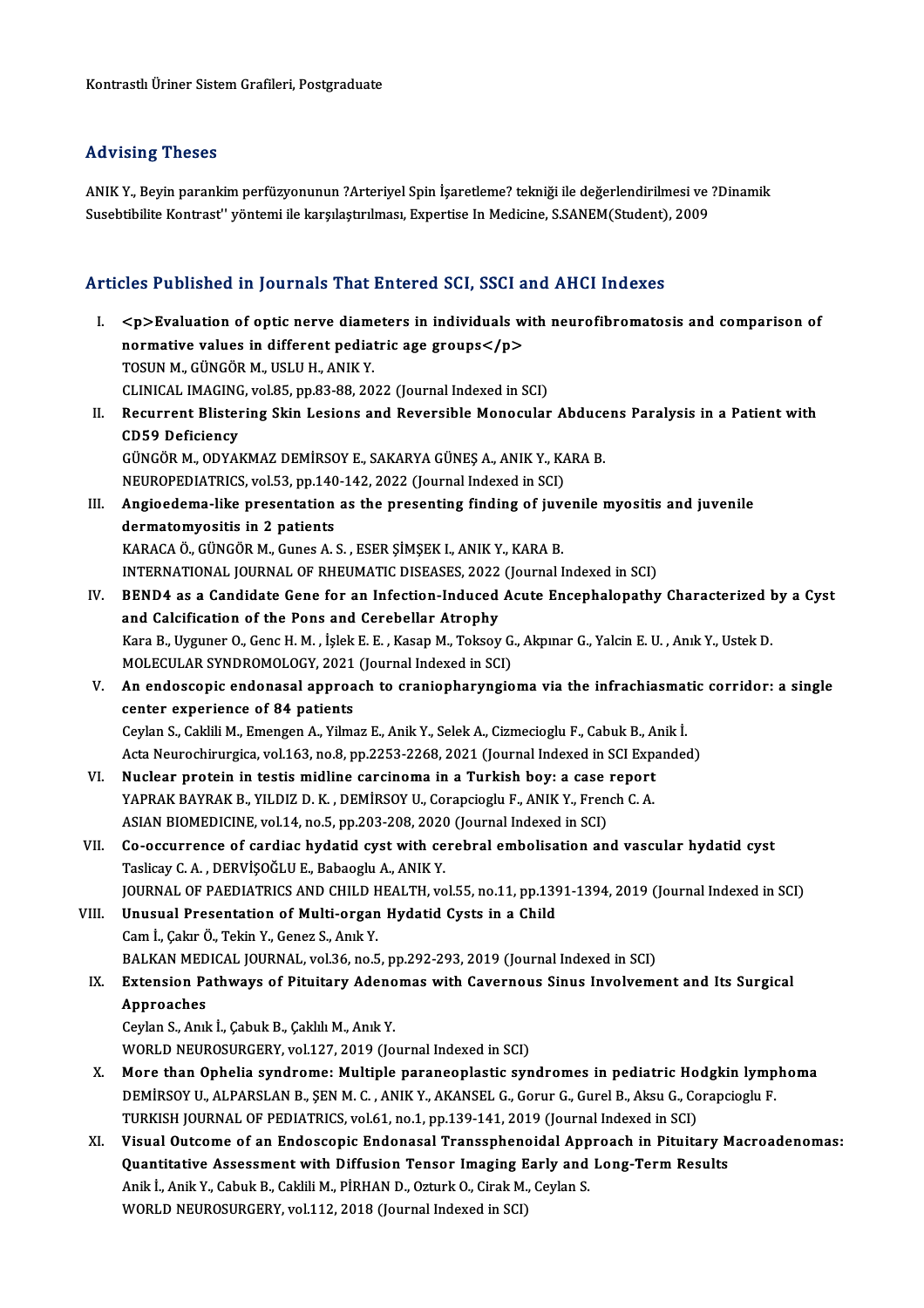| XII.   | The Predictor Role of the Aqueduct Cerebrospinal Fluid Flow on Endoscopic Third Ventriculostomy:       |
|--------|--------------------------------------------------------------------------------------------------------|
|        | <b>Explication on Assumption Physical Model</b>                                                        |
|        | Anık İ., Anık Y., Çabuk B., Dana A., Gokbel A., Ozdamar D., Cirak M., Ceylan S.                        |
|        | TURKISH NEUROSURGERY, vol.28, pp.963-969, 2018 (Journal Indexed in SCI)                                |
| XIII.  | Endoscopic Transsphenoidal Approach for Acromegaly with Remission Rates in 401 Patients: 2010          |
|        | <b>Consensus Criteria</b>                                                                              |
|        | ANIK I., ÇABUK B., Gokbel A., SELEK A., Cetinarslan B., ANIK Y., CEYLAN S.                             |
|        | WORLD NEUROSURGERY, vol.108, pp.278-290, 2017 (Journal Indexed in SCI)                                 |
| XIV.   | Long-term clinical and radiologic follow-up of Schilder's disease                                      |
|        | Maraş G., Kara B., Uyur Y., Sakarya G., Deniz A., Anık Y.                                              |
|        | MULTIPLE SCLEROSIS AND RELATED DISORDERS, vol.13, pp.47-51, 2017 (Journal Indexed in SCI)              |
| XV.    | Correlation of the measurements of optical coherence tomography and diffuse tension imaging of         |
|        | optic pathways in amblyopia                                                                            |
|        | Altintas O., Gumustas S., Cinik R., ANIK Y., Ozkan B., Karabas L.                                      |
|        | INTERNATIONAL OPHTHALMOLOGY, vol.37, no.1, pp.85-93, 2017 (Journal Indexed in SCI)                     |
| XVI.   | Evaluation of children with cystic fibrosis by impulse oscillometry when stable and at exacerbation    |
|        | Sakarya A., Uyan Z. S., BAYDEMİR C., ANIK Y., Erdem E., GÖKDEMİR Y., Karadag B., Karakoc F., Ersu R.   |
|        | PEDIATRIC PULMONOLOGY, vol.51, no.11, pp.1151-1158, 2016 (Journal Indexed in SCI)                      |
| XVII.  | The predictive value of lactate peak detected by the magnetic resonance spectroscopy in the brain of   |
|        | growth-restricted fetuses for adverse perinatal outcomes                                               |
|        | DOĞER E., Ozdamar O., Cakiroglu Y., Ceylan Y., ÇAKIR Ö., ANIK Y., Caliskan E.                          |
|        | JOURNAL OF MATERNAL-FETAL & NEONATAL MEDICINE, vol.29, no.19, pp.3178-3182, 2016 (Journal Indexed in   |
|        | SCI)                                                                                                   |
| XVIII. | Reply re: "Quantitive Assessment of Optic Nerve with Diffusion Tensor Imaging in Patients with         |
|        | Thyroid Orbitopathy"                                                                                   |
|        | Ozkan B., Anik Y., Katre B., Altintas O., Gencturk M., Yuksel N.                                       |
|        | OPHTHALMIC PLASTIC AND RECONSTRUCTIVE SURGERY, vol.31, no.6, pp.486-487, 2015 (Journal Indexed in SCI) |
| XIX.   | RENAL BRIGHT ECHOES: CALCULI OR SONOGRAPHIC MIMICS OF CALCULI                                          |
|        | Ekinci Z., Akcay N., ANIK Y.                                                                           |
|        | PEDIATRIC NEPHROLOGY, vol.30, no.9, pp.1631, 2015 (Journal Indexed in SCI)                             |
| XX.    | Assessment of Postoperative Tendon Quality in Patients With Achilles Tendon Rupture Using              |
|        | Diffusion Tensor Imaging and Tendon Fiber Tracking                                                     |
|        | Sarman H., Atmaca H., Cakir Ö., Muezzinoglu U. S., ANIK Y., MEMİŞOĞLU K., Baran T., Isik C.            |
|        | JOURNAL OF FOOT & ANKLE SURGERY, vol.54, no.5, pp.782-786, 2015 (Journal Indexed in SCI)               |
| XXI.   | Quantitative Assessment of Optic Nerve With Diffusion Tensor Imaging in Patients With Thyroid          |
|        | Orbitopathy                                                                                            |
|        | Ozkan B., ANIK Y., Katre B., Altintas O., Gencturk M., YÜKSEL N.                                       |
|        | OPHTHALMIC PLASTIC AND RECONSTRUCTIVE SURGERY, vol.31, no.5, pp.391-395, 2015 (Journal Indexed in SCI) |
| XXII.  | Prognostic factors and treatment results of pediatric Hodgkin's lymphoma: A single center              |
|        | experience.                                                                                            |
|        | Buyukkapu-Bay S., Corapcioglu F., Aksu G., ANIK Y., DEMİR H., Ercin C.                                 |
|        | The Turkish journal of pediatrics, vol.57, no.4, pp.359-66, 2015 (Journal Indexed in SCI Expanded)     |
| XXIII. | Cortical Gray Matter Involvement in Patients with Relapsing Remitting Multiple Sclerosis; Correlation  |
|        | of Clinical and Cognitive Diasability, DTI Magnetic Resonance Imaging and OCT Findings                 |
|        | EFENDİ H., Bickin H., ÇAM İ., ANIK Y.                                                                  |
|        | MULTIPLE SCLEROSIS JOURNAL, vol.21, no.6, pp.815-816, 2015 (Journal Indexed in SCI)                    |
| XXIV.  | Staging and evaluation of neoadjuvant chemotherapy response with F-18-FDG PET/CT in NUT-               |
|        | midline carcinoma in a child: A case report and review of the literature                               |
|        | ÇİFTÇİ E., DEMİRSOY U., ANIK Y., Gorur G., Corapcioglu F., DEMİR H.                                    |
|        | REVISTA ESPANOLA DE MEDICINA NUCLEAR E IMAGEN MOLECULAR, vol.34, no.1, pp.53-55, 2015 (Journal         |
|        | Indexed in SCI)                                                                                        |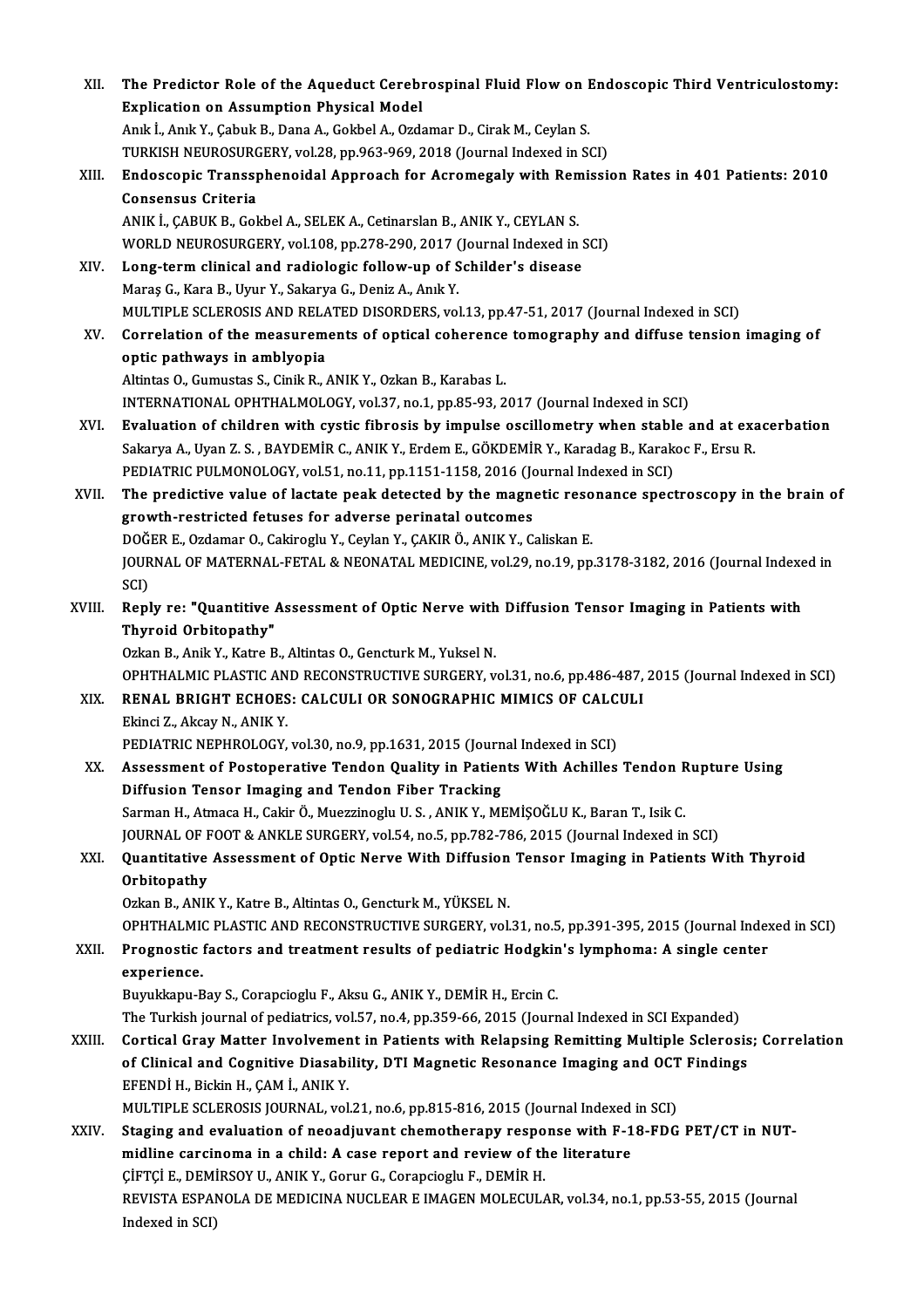| XXV.          | Are cardiac Magnetic Resonance Imaging and Radionuclide Ventriculography Good Options Against<br>Echocardiography for Evaluation of Anthracycline Induced Chronic Cardiotoxicity in Childhood<br><b>Cancer Survivors?</b> |
|---------------|---------------------------------------------------------------------------------------------------------------------------------------------------------------------------------------------------------------------------|
|               | Basar E. Z., Çorapçıoğlu F., Babaoglu K., Anık Y., Daglioz G., Dedeoğlu R.                                                                                                                                                |
| XXVI.         | PEDIATRIC HEMATOLOGY AND ONCOLOGY, vol.31, no.3, pp.237-252, 2014 (Journal Indexed in SCI)<br>Golden bullet-denosumab: early rapid response of metastatic giant cell tumor of the bone.                                   |
|               | DEMİRSOY U., Karadogan M., SELEK Ö., ANIK Y., Aksu G., Muezzinoglu B., Corapcioglu F.                                                                                                                                     |
|               | Journal of pediatric hematology/oncology, vol.36, no.2, pp.156-8, 2014 (Journal Indexed in SCI Expanded)                                                                                                                  |
| XXVII.        | Concomitant Meningioma and Glioma Within the Same Optic Nerve in Neurofibromatosis Type 1                                                                                                                                 |
|               | Buyukkapu-Bay S., Akca A., Karadogan M., Corapcioglu F., ANIK Y.<br>JOURNAL OF CHILD NEUROLOGY, vol.29, no.3, pp.385-388, 2014 (Journal Indexed in SCI)                                                                   |
| <b>XXVIII</b> | Aortic saddle embolism caused by right ventricle thrombus in a 2-year-old girl with Ebstein anomaly                                                                                                                       |
|               | and Glenn shunt                                                                                                                                                                                                           |
|               | Babaoglu K., Deveci M., YAVUZ Ş., Altun G., ANIK Y.                                                                                                                                                                       |
|               | ANADOLU KARDIYOLOJI DERGISI-THE ANATOLIAN JOURNAL OF CARDIOLOGY, vol.14, no.2, 2014 (Journal Indexed<br>in SCI)                                                                                                           |
| XXIX.         | Crossed Pulmonary Arteries: A Report on 20 Cases With an Emphasis on the Clinical Features and                                                                                                                            |
|               | the Genetic and Cardiac Abnormalities                                                                                                                                                                                     |
|               | Babaoglu K., Altun G., Binnetoglu K., Donmez M., Kayabey O., ANIK Y.                                                                                                                                                      |
| XXX.          | PEDIATRIC CARDIOLOGY, vol.34, no.8, pp.1785-1790, 2013 (Journal Indexed in SCI)                                                                                                                                           |
|               | Comparison of the diagnostic performances of diffusion parameters in diffusion weighted imaging<br>and diffusion tensor imaging of breast lesions                                                                         |
|               | ÇAKIR Ö., Arslan A. S., Inan N., ANIK Y., Sarisoy T., Gumustas S., AKANSEL G.                                                                                                                                             |
|               | EUROPEAN JOURNAL OF RADIOLOGY, vol.82, no.12, 2013 (Journal Indexed in SCI)                                                                                                                                               |
| XXXI.         | Anterior Visual Pathways in Amblyopia: Quantitative Assessment With Diffusion Tensor Imaging                                                                                                                              |
|               | Gumustas S., Altintas O., Anik Y., Kaya A., Altintas L., Inan N., Ali D.                                                                                                                                                  |
|               | JOURNAL OF PEDIATRIC OPHTHALMOLOGY & STRABISMUS, vol.50, no.6, pp.369-374, 2013 (Journal Indexed in<br>SCI)                                                                                                               |
| <b>XXXII</b>  | Positioning of infants in the neonatal intensive care unit for lumbar puncture as determined by                                                                                                                           |
|               | bedside ultrasonography                                                                                                                                                                                                   |
|               | ÖNCEL S., GÜNLEMEZ A., ANIK Y., Alvur M.                                                                                                                                                                                  |
|               | ARCHIVES OF DISEASE IN CHILDHOOD-FETAL AND NEONATAL EDITION, vol.98, no.2, 2013 (Journal Indexed in<br>SCI)                                                                                                               |
| XXXIII.       | Mediastinal Hodgkin lymphoma arising from cystic lymphangioma: case report in a child                                                                                                                                     |
|               | Buyukkapu-Bay S., Corapcioglu F., Gurkan B., Ercin M. C., ANIK Y., Karadogan M.                                                                                                                                           |
|               | TURKISH JOURNAL OF PEDIATRICS, vol.54, no.3, pp.298-300, 2012 (Journal Indexed in SCI)                                                                                                                                    |
| XXXIV.        | Malignant versus benign mediastinal lesions: quantitative assessment with diffusion weighted MR                                                                                                                           |
|               | imaging<br>Gumustas S., Inan N., Sarisoy H. T., ANIK Y., Arslan A. S., ÇİFTÇİ E., AKANSEL G., Demirci A.                                                                                                                  |
|               | EUROPEAN RADIOLOGY, vol.21, no.11, pp.2255-2260, 2011 (Journal Indexed in SCI)                                                                                                                                            |
| <b>XXXV</b>   | Evaluation of Normal Appearing White Matter in Multiple Sclerosis Comparison of Diffusion                                                                                                                                 |
|               | Magnetic Resonance, Magnetization Transfer Imaging and Multivoxel Magnetic Resonance                                                                                                                                      |
|               | Spectroscopy Findings with Expanded Disability Status Scale                                                                                                                                                               |
|               | Anik Y., Demirci A., Efendi H., Bulut S. S. D., Celebi I., Komsuoglu S.<br>CLINICAL NEURORADIOLOGY, vol.21, no.4, pp.207-215, 2011 (Journal Indexed in SCI)                                                               |
| XXXVI.        | Membranous Structures Affecting the Success of Endoscopic Third Ventriculostomy in Adult                                                                                                                                  |
|               | Aqueductus Sylvii Stenosis                                                                                                                                                                                                |
|               | ANIK I., CEYLAN S., Koc K., ANIK Y., ETUŞ V., Genc H.                                                                                                                                                                     |
|               | MINIMALLY INVASIVE NEUROSURGERY, vol.54, no.2, pp.68-74, 2011 (Journal Indexed in SCI)                                                                                                                                    |
| XXXVII.       | Evaluation of early visual recovery in pituitary macroadenomas after endoscopic endonasal                                                                                                                                 |
|               | transphenoidal surgery: Quantitative assessment with diffusion tensor imaging (DTI)                                                                                                                                       |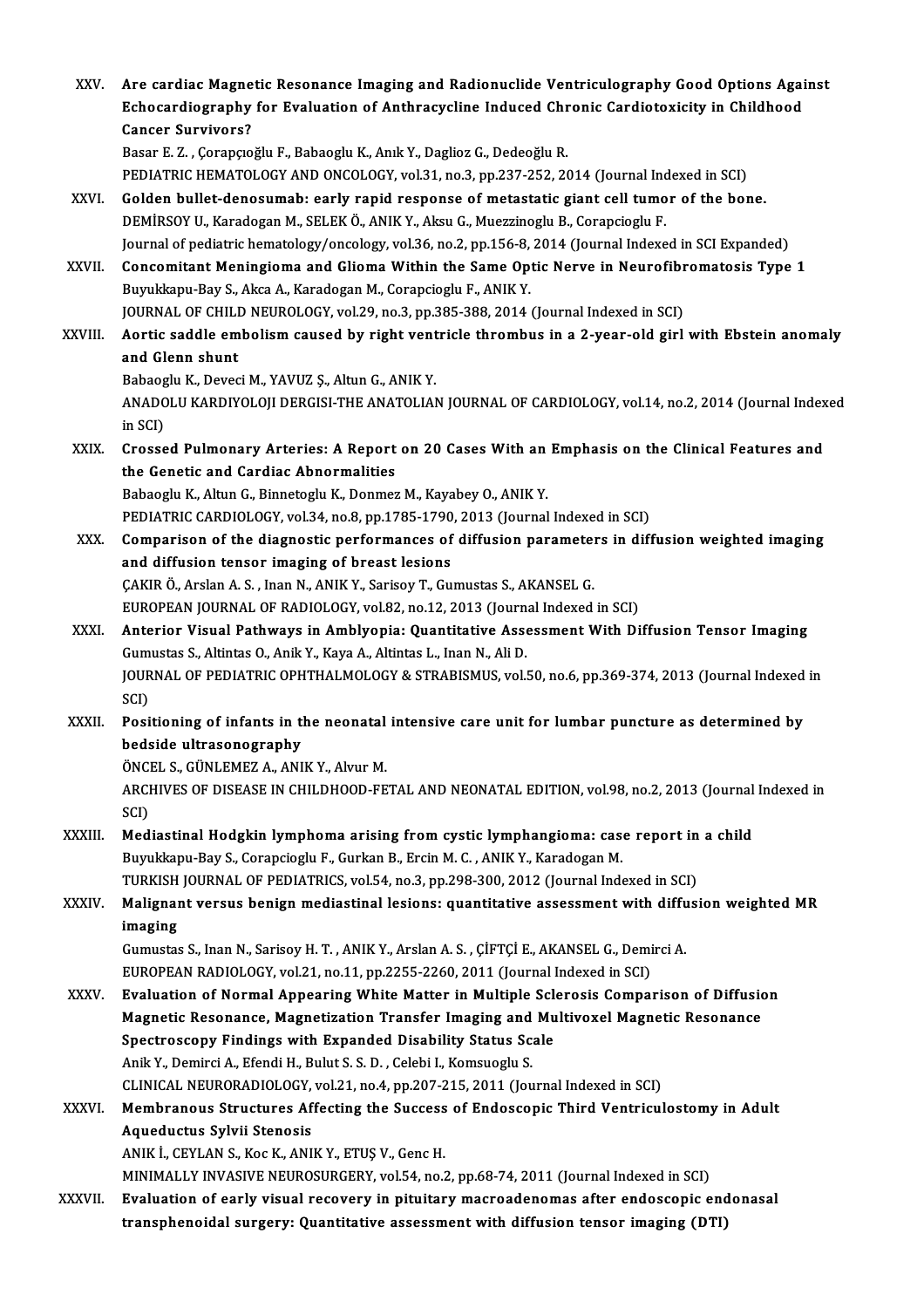|              | Anık İ., Anık Y., Koc K., Ceylan S., Genc H., Altintas O., Ozdamar D., Ceylan D. B.                                                      |
|--------------|------------------------------------------------------------------------------------------------------------------------------------------|
|              | ACTA NEUROCHIRURGICA, vol.153, pp.831-842, 2011 (Journal Indexed in SCI)                                                                 |
| XXXVIII -    | Preliminary results of propranolol treatment for patients with infantile hemangioma                                                      |
|              | Corapcioglu F., Buyukkapu-Bay S., Binnetoglu K., BABAOĞLU A., ANIK Y., Tugay M.                                                          |
|              | TURKISH JOURNAL OF PEDIATRICS, vol.53, no.2, pp.137-141, 2011 (Journal Indexed in SCI)                                                   |
| <b>XXXIX</b> | Immunohistochemical analysis of TIMP-2 and collagen types I and IV in experimental spinal cord                                           |
|              | ischemia-reperfusion injury in rats.                                                                                                     |
|              | ANIK I., Kokturk S., Genc H., Cabuk B., Koc K., YAVUZ Ş., Ceylan S., CEYLAN S., Kamaci L., ANIK Y.                                       |
|              | The journal of spinal cord medicine, vol.34, no.3, pp.257-64, 2011 (Journal Indexed in SCI)                                              |
| XL.          | Meta-Analyses of Intracerebral Hematoma Treatment                                                                                        |
|              | ANIK İ., Secer H. I., ANIK Y., Duz B., Gonul E.                                                                                          |
|              | TURKISH NEUROSURGERY, vol.21, no.1, pp.6-14, 2011 (Journal Indexed in SCI)                                                               |
| XLI.         | Tectocerebellar Dysraphism With Vermian Encephalocele                                                                                    |
|              | ANIK İ., Koc K., ANIK Y., Yildiz D. K., CEYLAN S.                                                                                        |
|              | JOURNAL OF CHILD NEUROLOGY, vol.25, no.11, pp.1411-1414, 2010 (Journal Indexed in SCI)                                                   |
| XLII.        | OLIGODENDROGLIOMA ARISING IN A MATURE CYSTIC OVARIAN TERATOMA IN A CHILD                                                                 |
|              | Bay S. B., Corapcioglu F., Kavurt S., Muezzinoglu B., ANIK Y., Tugay M.                                                                  |
|              | PEDIATRIC HEMATOLOGY AND ONCOLOGY, vol.27, no.8, pp.636-640, 2010 (Journal Indexed in SCI)                                               |
| XLIII.       | Echocardiographic and Three-Dimensional Computed Tomographic Diagnosis of Crossed Pulmonary                                              |
|              | <b>Arteries: Report of Three Cases</b>                                                                                                   |
|              | Babaoglu K., Binnetoglu F. K., Altun G., Gulmez M., ANIK Y.                                                                              |
|              | PEDIATRIC CARDIOLOGY, vol.31, no.5, pp.720-722, 2010 (Journal Indexed in SCI)                                                            |
| XLIV.        | The volumetric differences of the fronto-temporal region in young offspring of schizophrenic                                             |
|              | patients                                                                                                                                 |
|              | ŞİŞMANLAR Ş. G., ANIK Y., COŞKUN A., Agaoglu B., Karakaya I., Yavuz C. I.                                                                |
|              | EUROPEAN CHILD & ADOLESCENT PSYCHIATRY, vol.19, no.2, pp.151-157, 2010 (Journal Indexed in SCI)                                          |
| XLV.         | Radiological Findings of Idiopathic Granulomatous Mastitis: Review                                                                       |
|              | Anik Y.                                                                                                                                  |
|              | TURKIYE KLINIKLERI TIP BILIMLERI DERGISI, vol.30, no.1, pp.286-292, 2010 (Journal Indexed in SCI)                                        |
| XLVI.        | Role of Interpeduncular and Prepontine Cistern Cerebrospinal Fluid Flow Measurements in                                                  |
|              | Prediction of Endoscopic Third Ventriculostomy Success in Pediatric Triventricular Hydrocephalus<br>ANIK İ., ETUŞ V., ANIK Y., CEYLAN S. |
|              | PEDIATRIC NEUROSURGERY, vol.46, no.5, pp.344-350, 2010 (Journal Indexed in SCI)                                                          |
| XLVII.       | MR spectroscopy findings in tuberculous spondylitis; comparison with Modic type-I end-plate                                              |
|              | changes and metastatic vertebral disease                                                                                                 |
|              | ANIK Y., ÇİFTÇİ E., Sarisoy H. T. , Akansel G., Demirci A., ANIK İ., BULUÇ L., Ilgazli A.                                                |
|              | EUROPEAN JOURNAL OF RADIOLOGY, vol.71, no.2, pp.324-332, 2009 (Journal Indexed in SCI)                                                   |
| XLVIII.      | H-type tracheoesophageal fistula in an extremely low birth weight premature neonate: appearance                                          |
|              | on magnetic resonance imaging                                                                                                            |
|              | GÜNLEMEZ A., ANIK Y., Elemen L., Tugay M., Gokalp A. S.                                                                                  |
|              | JOURNAL OF PERINATOLOGY, vol.29, no.5, pp.393-395, 2009 (Journal Indexed in SCI)                                                         |
| XLIX.        | Coronary artery mycotic aneurysm presenting with pericardial effusion                                                                    |
|              | Kahraman G., Akbas H., MUTLU B., Muezzinoglu B., ANIK Y., Ural D.                                                                        |
|              | ANATOLIAN JOURNAL OF CARDIOLOGY, vol.9, no.2, pp.143-144, 2009 (Journal Indexed in SCI)                                                  |
| L.           | Comparison of gated SPECT, echocardiography and cardiac magnetic resonance imaging for the                                               |
|              | assessment of left ventricular ejection fraction and volumes                                                                             |
|              | DEMİR H., Tan Y. Z., Kozdag G., İŞGÖREN S., ANIK Y., Ural D., Demirci A., Berk F.                                                        |
|              | ANNALS OF SAUDI MEDICINE, vol.27, no.6, pp.415-420, 2008 (Journal Indexed in SCI)                                                        |
| LI.          | Color Doppler Ultrasonographic Flow Parameters in the Differentiation of Benign and Malignant                                            |
|              | <b>Causes of Omental Thickening</b>                                                                                                      |
|              | Inan N., Arslan A. S., AKANSEL G., ANIK Y., Sarisoy T., ÇİFTÇİ E., Demirci A.                                                            |
|              |                                                                                                                                          |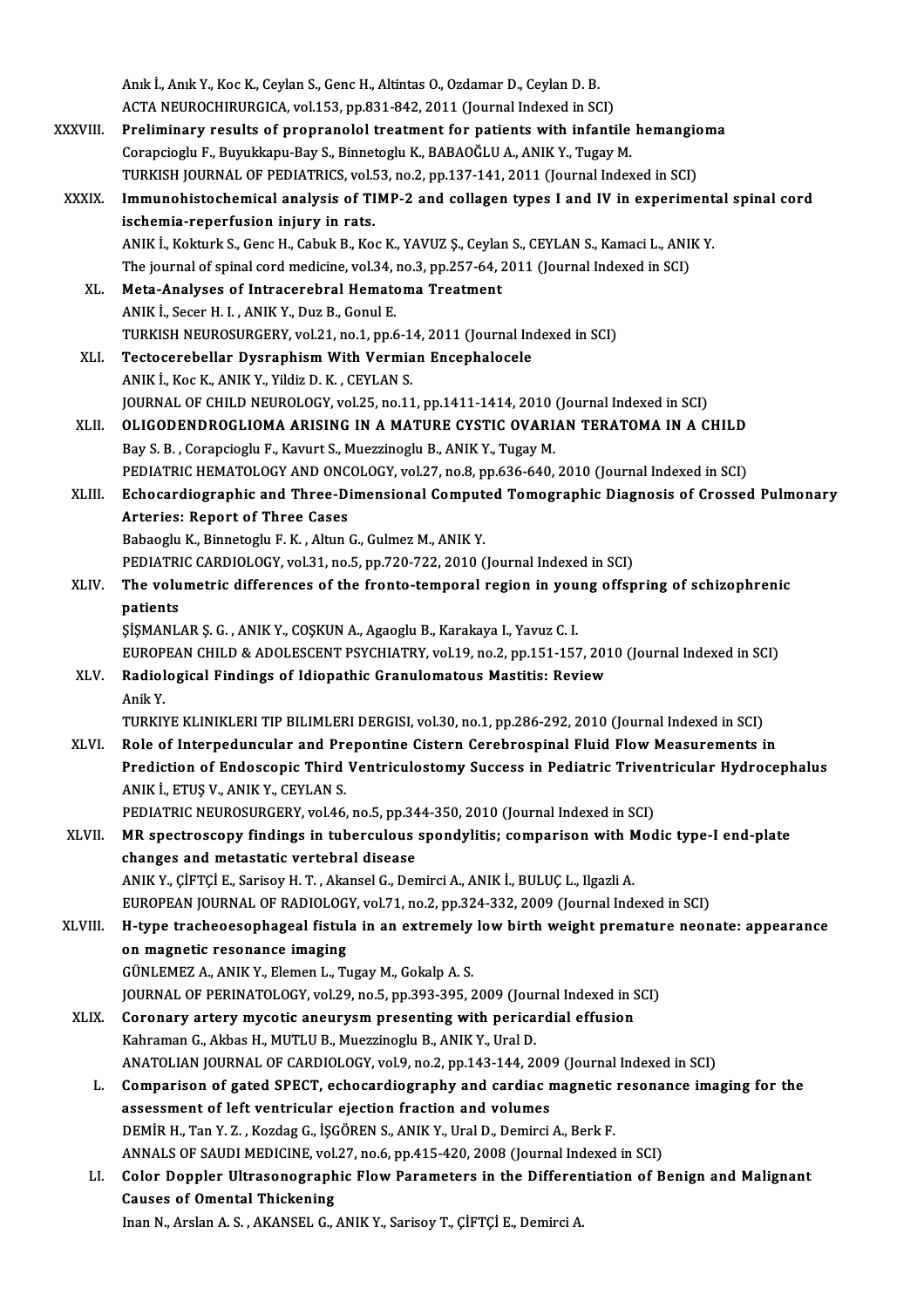JOURNAL OF COMPUTER ASSISTED TOMOGRAPHY, vol.32, no.6, pp.882-885, 2008 (Journal Indexed in SCI)<br>Diffusion Weighted Imaging in the Differential Diagnosis of Cystia Legions of the Pengress

- JOURNAL OF COMPUTER ASSISTED TOMOGRAPHY, vol.32, no.6, pp.882-885, 2008 (Journal Indexed in S<br>LII. Diffusion-Weighted Imaging in the Differential Diagnosis of Cystic Lesions of the Pancreas JOURNAL OF COMPUTER ASSISTED TOMOGRAPHY, vo<br>Diffusion-Weighted Imaging in the Differential<br>Inan N., Arslan A. S. , AKANSEL G., ANIK Y., Demirci A.<br>AMERICAN JOURNAL OF ROENTCENOLOCY, vol.191.1 LII. Diffusion-Weighted Imaging in the Differential Diagnosis of Cystic Lesions of the Pancreas<br>Inan N., Arslan A. S. , AKANSEL G., ANIK Y., Demirci A.<br>AMERICAN JOURNAL OF ROENTGENOLOGY, vol.191, no.4, pp.1115-1121, 2008 (
- LIII. beta(2)-microglobulin amyloidosis in hemodialysis and peritoneal dialysis patients DERVİŞOĞLU E., ANIK Y., Erdogan S., AKANSEL G., Yilmaz A. beta(2)-microglobulin amyloidosis in hemodialysis and peritoneal dialysis patients<br>DERVİŞOĞLU E., ANIK Y., Erdogan S., AKANSEL G., Yilmaz A.<br>THERAPEUTIC APHERESIS AND DIALYSIS, vol.12, no.4, pp.306-310, 2008 (Journal Index
- LIV. Magnetic resonance imaging findings of elbow involvement in Behcet's disease: Medical education<br>ANIK Y., CEFLE A., Mueezzinoglu B., Akansel G., Demirci A. THERAPEUTIC APHERESIS AND DIALYSIS, vol.12, no.4, pp<br>Magnetic resonance imaging findings of elbow invo<br>ANIK Y., ÇEFLE A., Mueezzinoglu B., Akansel G., Demirci A.<br>TURKIVE KLINIKLERLTIR RILIMI ERLDERCISL vol.29, no.3 Magnetic resonance imaging findings of elbow involvement in Behcet's disease: Medical ed<br>ANIK Y., ÇEFLE A., Mueezzinoglu B., Akansel G., Demirci A.<br>TURKIYE KLINIKLERI TIP BILIMLERI DERGISI, vol.28, no.3, pp.378-381, 2008 ( ANIK Y., ÇEFLE A., Mueezzinoglu B., Akansel G., Demirci A.<br>TURKIYE KLINIKLERI TIP BILIMLERI DERGISI, vol.28, no.3, pp.378-381, 2008 (Journal Indexed in<br>LV. Biochemical effects of experimental epidural hematoma on brain par
- TURKIYE KLINIKLERI TIP BILIMLERI DERGISI, vol.28, no.3, pp.378-381, 2008 (Jo<br>Biochemical effects of experimental epidural hematoma on brain paren<br>Balikci M., KOC K., ANIK İ., ANIK Y., CEKMEN M. B. , YAZIR Y., Ceylan S., CE Biochemical effects of experimental epidural hematoma on brain parenchyma of rats<br>Balikci M., KOC K., ANIK İ., ANIK Y., CEKMEN M. B. , YAZIR Y., Ceylan S., CEYLAN S.<br>NEUROLOGICAL RESEARCH, vol.30, no.5, pp.450-456, 2008 (J Balikci M., KOC K., ANIK İ., ANIK Y., CEKMEN M. B. , YAZIR Y., Ceylan S., CEYLAN S.<br>NEUROLOGICAL RESEARCH, vol.30, no.5, pp.450-456, 2008 (Journal Indexed in SCI)<br>LVI. Apparent diffusion coefficient and cerebrospinal fluid
- NEUROLOGICAL<br>Apparent diffus<br>hydrocephalus<br>ANIV Y Dominsi Apparent diffusion coefficient and cerebro<br>hydrocephalus<br>ANIK Y., Demirci A., ANIK İ., ETUŞ V., Arslan A. S.<br>JOUPNAL OE COMBUTED ASSISTED TOMOCRABI

hydrocephalus<br>ANIK Y., Demirci A., ANIK İ., ETUŞ V., Arslan A. S.<br>JOURNAL OF COMPUTER ASSISTED TOMOGRAPHY, vol.32, no.3, pp.392-396, 2008 (Journal Indexed in SCI)

- ANIK Y., Demirci A., ANIK İ., ETUŞ V., Arslan A. S.<br>JOURNAL OF COMPUTER ASSISTED TOMOGRAPHY, vol.32, no.3, pp.392-396, 2008 (Journal Indexed in SCI)<br>LVII. Breast involvement in nodular lymphocyte predominant type Hodgkin l JOURNAL OF COMPUTER ASSISTED TOMOGRAPHY<br>Breast involvement in nodular lymphocyte <sub>I</sub><br>Aksu G., Inan N., Corapcioglu F., Tugay M., ANIK Y.<br>Pediatric bematelegy and angelegy vel 25, no.2, n Breast involvement in nodular lymphocyte predominant type Hodgkin lymphoma in child<br>Aksu G., Inan N., Corapcioglu F., Tugay M., ANIK Y.<br>Pediatric hematology and oncology, vol.25, no.2, pp.159-61, 2008 (Journal Indexed in S Pediatric hematology and oncology, vol.25, no.2, pp.159-61, 2008 (Journal Indexed in SCI Expanded)
- Aksu G., Inan N., Corapcioglu F., Tugay M., ANIK Y.<br>Pediatric hematology and oncology, vol.25, no.2, pp.159-61, 2008 (Journal Indexed in SCI Expanded)<br>LVIII. Dynamic contrast enhanced MRI in the differential diagnosis of a Dynamic contrast enhanced MRI in the differential diagnent<br>adrenal masses<br>Inan N., Arslan A. S. , AKANSEL G., ANIK Y., Balci N. C. , Demirci A.<br>EUROPEAN JOURNAL OF PADJOLOCY .val 65, no 1 nn 154, 162, 2

adrenal masses<br>Inan N., Arslan A. S. , AKANSEL G., ANIK Y., Balci N. C. , Demirci A.<br>EUROPEAN JOURNAL OF RADIOLOGY, vol.65, no.1, pp.154-162, 2008 (Journal Indexed in SCI)<br>The effect of caffoine on retrobulber bemodynamics Inan N., Arslan A. S., AKANSEL G., ANIK Y., Balci N. C., Demin<br>EUROPEAN JOURNAL OF RADIOLOGY, vol.65, no.1, pp.154-1<br>LIX. The effect of caffeine on retrobulbar hemodynamics<br>Ogglap B. VilkSEL N. ANIK Y. Altintes O. Deminal

EUROPEAN JOURNAL OF RADIOLOGY, vol.65, no.1, pp.154-162<br>The effect of caffeine on retrobulbar hemodynamics<br>Oezkan B., YÜKSEL N., ANIK Y., Altintas O., Demirci A., Caglar Y.<br>CURRENT EVE RESEARCH .vol.33, no.9, np.904, 909, The effect of caffeine on retrobulbar hemodynamics<br>Oezkan B., YÜKSEL N., ANIK Y., Altintas O., Demirci A., Caglar Y.<br>CURRENT EYE RESEARCH, vol.33, no.9, pp.804-809, 2008 (Journal Indexed in SCI)<br>Cranial thromboembolism sec Oezkan B., YÜKSEL N., ANIK Y., Altintas O., Demirci A., Caglar Y.<br>CURRENT EYE RESEARCH, vol.33, no.9, pp.804-809, 2008 (Journal Indexed in SCI)<br>LX. Cranial thromboembolism secondary to patent foramen ovale and deep venous

## CURRENT EYE RESE<br>Cranial thromboe<br>cesarean section<br>Bodur H. Colislian L

Bodur H., Caliskan E., ANIK Y., Cakiroglu Y., ÇORAKÇI A.

GYNECOLOGICANDOBSTETRICINVESTIGATION,vol.65,no.4,pp.258-261,2008 (Journal Indexed inSCI)

- Bodur H., Caliskan E., ANIK Y., Cakiroglu Y., ÇORAKÇI A.<br>GYNECOLOGIC AND OBSTETRIC INVESTIGATION, vol.65, no.4, pp.258-<br>LXI. Radiological findings of atypical extraskeletal Ewing sarcoma GYNECOLOGIC AND OBSTETRIC INV<br>Radiological findings of atypical<br>ANIK Y., Corapcioglu F., YILDIZ D. K.<br>REDIATRIC HEMATOLOGY AND ONC Radiological findings of atypical extraskeletal Ewing sarcoma<br>ANIK Y., Corapcioglu F., YILDIZ D. K.<br>PEDIATRIC HEMATOLOGY AND ONCOLOGY, vol.25, no.5, pp.469-471, 2008 (Journal Indexed in SCI)<br>Protous syndroms with syningshy ANIK Y., Corapcioglu F., YILDIZ D. K.<br>PEDIATRIC HEMATOLOGY AND ONCOLOGY, vol.25, no.5, pp.469-471, 200<br>LXII. Proteus syndrome with syringohydromyelia and arachnoid cyst
- PEDIATRIC HEMATOLOGY AND ONCOLOGY, v<br>Proteus syndrome with syringohydromy<br>ANIK Y., Anik İ., Gonullu E., Inan N., Demirci A.<br>CHU DS NERVOUS SYSTEM, vol 22. Po 10. PP 1 Proteus syndrome with syringohydromyelia and arachnoid cyst<br>ANIK Y., Anik İ., Gonullu E., Inan N., Demirci A.<br>CHILDS NERVOUS SYSTEM, vol.23, no.10, pp.1199-1202, 2007 (Journal Indexed in SCI) ANIK Y., Anik İ., Gonullu E., Inan N., Demirci A.<br>CHILDS NERVOUS SYSTEM, vol.23, no.10, pp.1199-1202, 2007 (Journal Indexed in SCI)<br>LXIII. MR imaging and MR Spectroscopy findings of multiple breast abscess in the nonlactat
- CHILDS NERVOUS SYSTEM, vol.23, no.10, pp.1199-12<br>MR imaging and MR Spectroscopy findings of m<br>Anik Y., Inan N., Sarisoy H.T., Arslan A.S., Demirci A. MR imaging and MR Spectroscopy findings of multiple breast absc<br>Anik Y., Inan N., Sarisoy H. T. , Arslan A. S. , Demirci A.<br>BREAST JOURNAL, vol.13, no.5, pp.527-528, 2007 (Journal Indexed in SCI)<br>Superior Jarungeel pouralg Anik Y., Inan N., Sarisoy H. T. , Arslan A. S. , Demirci A.<br>BREAST JOURNAL, vol.13, no.5, pp.527-528, 2007 (Journal Indexed in SCI)<br>LXIV. Superior laryngeal neuralgia after acute laryngitis and treatment with a single inje

## BREAST JOU<br>Superior la<br>anesthetic<br>Audin O. Ox Superior laryngeal neur<br>anesthetic<br>Aydin O., Ozturk M., Anik Y.<br>ARCHIVES OE OTOL ARYNC

anesthetic<br>Aydin O., Ozturk M., Anik Y.<br>ARCHIVES OF OTOLARYNGOLOGY-HEAD & NECK SURGERY, vol.133, no.9, pp.934-935, 2007 (Journal Indexed in Aydi<br>ARCI<br>SCI)<br>Pedi ARCHIVES OF OTOLARYNGOLOGY-HEAD & NECK SURGERY, vol.133, no.9, pp.934-935, 2007 (Journal Indexed in<br>SCI)<br>LXV. Pedicle morphology of the thoracic spine in preadolescent idiopathic scoliosis: magnetic resonance<br>supported ana

## SCI)<br>Pedicle morphology<br>supported analysis<br>Cetan H. Bulue L. Anil supported analysis<br>Catan H., Buluc L., Anik Y., Ayyildiz E., Sarlak A. Y.

EUROPEAN SPINE JOURNAL, vol.16, no.8, pp.1203-1208, 2007 (Journal Indexed in SCI)

LXVI. Massive intracerebral haemorrage due to developmental venous anomaly Koc K., Anik İ., Akansel Q., Anik Y., Ceylan S.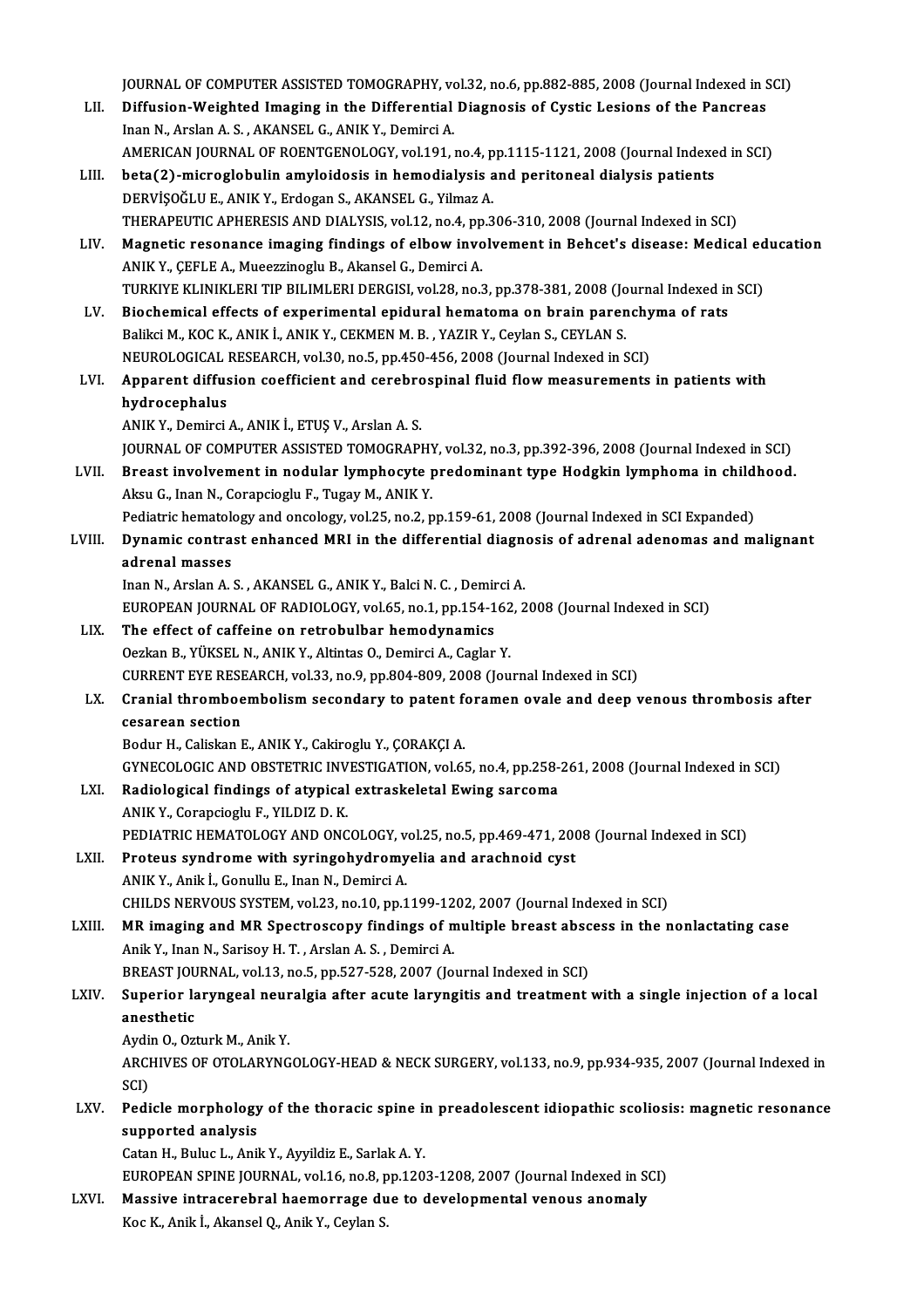|               | BRITISH JOURNAL OF NEUROSURGERY, vol.21, no.4, pp.403-405, 2007 (Journal Indexed in SCI)                |
|---------------|---------------------------------------------------------------------------------------------------------|
| LXVII.        | Chiari 1 malformation with syringomyelia: Correlation of phase-contrast cine MR imaging and             |
|               | outcome                                                                                                 |
|               | Koc K., ANIK Y., ANIK İ., ÇABUK B., Ceylan S.                                                           |
|               | TURKISH NEUROSURGERY, vol.17, no.3, pp.183-192, 2007 (Journal Indexed in SCI)                           |
| <b>LXVIII</b> | Colitis cystica profunda: MRI appearance                                                                |
|               | Inan N., Arslan A. S., Akansel G., Anik Y., Gurbuz Y., Tugay M.                                         |
|               | ABDOMINAL IMAGING, vol.32, no.2, pp.239-242, 2007 (Journal Indexed in SCI)                              |
| LXIX.         | Magnetization transfer ratio in early period of Parkinson disease                                       |
|               | Anik Y., Iseri P., Demirci A., Komsuoglu S., Inan N.                                                    |
|               | ACADEMIC RADIOLOGY, vol.14, no.2, pp.189-192, 2007 (Journal Indexed in SCI)                             |
| LXX.          | A case of Pott disease as a cause of fever and back pain in a chronic hemodial ysis patient: Scientific |
|               | letter                                                                                                  |
|               | DERVİŞOĞLU E., Senguel E., Yilmaz A., ANIK Y.                                                           |
|               | TURKIYE KLINIKLERI TIP BILIMLERI DERGISI, vol.27, no.1, pp.111-114, 2007 (Journal Indexed in SCI)       |
| LXXI.         | Magnetic resonance imaging measurement of left ventricular blood flow and coronary flow reserve         |
|               | in patients with chronic heart failure due to coronary artery disease                                   |
|               | Aras A., Anik Y., Demirci A., Balci N. C., Kozdag G., Ural D., Komsuoglu B.                             |
|               | ACTA RADIOLOGICA, vol.48, no.10, pp.1092-1100, 2007 (Journal Indexed in SCI)                            |
| LXXII.        | Rhabdomyosarcoma of the uvula                                                                           |
|               | ANIK Y., Corapcioglu F., Aydin O.                                                                       |
|               | PEDIATRIC HEMATOLOGY AND ONCOLOGY, vol.24, pp.639-640, 2007 (Journal Indexed in SCI)                    |
| LXXIII.       | Popliteus muscle sesamoid bone (cyamella): appearance on radiographs, CT and MRI                        |
|               | Akansel G., Inan N., Sarisoy H. T., Anik Y., Akansel S.                                                 |
|               | SURGICAL AND RADIOLOGIC ANATOMY, vol.28, no.6, pp.642-645, 2006 (Journal Indexed in SCI)                |
| <b>LXXIV</b>  | Cardiac MRI in ischemic heart disease with severe coronary artery stenosis                              |
|               | Unlu M., Anik Y., Demirci A., Ural D., Kahraman G., Komsuoglu B.                                        |
|               | ACADEMIC RADIOLOGY, vol.13, no.11, pp.1387-1393, 2006 (Journal Indexed in SCI)                          |
| <b>LXXV</b>   | Unresectable multifocal hepatoblastoma with cardiac extension: Excellent response with HB-94            |
|               | chemotherapy protocol                                                                                   |
|               | Sarper N., Corapçioğlu F., Anik Y., Ural D., Yildiz K., Tugay M.                                        |
|               | JOURNAL OF PEDIATRIC HEMATOLOGY ONCOLOGY, vol.28, no.6, pp.386-390, 2006 (Journal Indexed in SCI)       |
|               |                                                                                                         |

### Articles Published in Other Journals

- Thicles Published in Other Journals<br>I. Progressive MRI findings of West Nile virus encephalitis in a patient with diabetes mellitus<br>REPVISOČLU E. ALTINTAS TASLICAV C. ALPARSLAN R. ANIK V Progressive MRI findings of West Nile virus encephalitis<br>DERVİŞOĞLU E., ALTINTAŞ TAŞLIÇAY C., ALPARSLAN B., ANIK Y.<br>PMI CASE REPORTS, vol.15, no.5, 2022 (Journal Indoved in ESCI) Progressive MRI findings of West Nile virus encephalitis i<br>DERVİŞOĞLU E., ALTINTAŞ TAŞLIÇAY C., ALPARSLAN B., ANIK Y.<br>BMJ CASE REPORTS, vol.15, no.5, 2022 (Journal Indexed in ESCI)<br>Compound Heterogygous BOBO? Mutation in T DERVİŞOĞLU E., ALTINTAŞ TAŞLIÇAY C., ALPARSLAN B., ANIK Y.<br>BMJ CASE REPORTS, vol.15, no.5, 2022 (Journal Indexed in ESCI)<br>II. Compound Heterozygous ROBO3 Mutation in Two Siblings Presenting with Horizontal Gaze Palsy<br>witho
- BMJ CASE REPORTS, vol.15, no.5, 2022 (Journal Indexed in ESCI)<br>Compound Heterozygous ROBO3 Mutation in Two Sibling<br>without Scoliosis: Case-Based Review<br>DENİZ A., Comu S., GÜNGÖR M., ANIK Y., KARA B. Compound Heterozygous ROBO3 Mutation<br>without Scoliosis: Case-Based Review<br>DENİZ A., Comu S., GÜNGÖR M., ANIK Y., KARA B.<br>JOUPMAL OF PEDIATPIC CENETICS 2021 (Journ JOURNAL OF PEDIATRIC GENETICS, 2021 (Journal Indexed in ESCI) DENİZ A., Comu S., GÜNGÖR M., ANIK Y., KARA B.<br>JOURNAL OF PEDIATRIC GENETICS, 2021 (Journal Indexed in ESCI)<br>III. Cardiac Hydatid Disease and Extracardiac Organ Involvement: A Tertiary Single-Center Experience<br>Com L. Karoï
- JOURNAL OF PEDIATRIC GENETICS, 2021 (Journal Indexed in ESCI)<br>Cardiac Hydatid Disease and Extracardiac Organ Involvement: A Tertiary Single-Center Experienc<br>Çam İ., Karaüzüm K., Karaüzüm İ., Özer T., Yalniz A., Çakır Ö., C Cardiac Hydatid Disease and Extracardiac Organ Involvement: A Tertiary Singl<br>Çam İ., Karaüzüm K., Karaüzüm İ., Özer T., Yalniz A., Çakır Ö., Cebeci H., Erdemli Gürsel B.,<br>ISTANBUL MEDICAL JOURNAL, vol.22, no.2, pp.125-132, Çam İ., Karaüzüm K., Karaüzüm İ., Özer T., Yalniz A., Çakır Ö., Cebeci H., Erdemli Gürsel B., Omay O., Çiftçi E., et al.<br>ISTANBUL MEDICAL JOURNAL, vol.22, no.2, pp.125-132, 2021 (Journal Indexed in ESCI)<br>IV. PHACE Synd
- ALTINTAŞTAŞLIÇAYC.,DERVİŞOĞLUE.,ÇİFTÇİE.,Corapcioglu F.,ANIKY. JOURNAL OF PEDIATRIC GENETICS, vol.9, no.1, pp.27-31, 2020 (Journal Indexed in ESCI) ALTINTAȘ TAȘLIÇAY C., DERVIȘOĞLU E., ÇIFTÇI E., Corapcioglu F., ANIK Y.<br>JOURNAL OF PEDIATRIC GENETICS, vol.9, no.1, pp.27-31, 2020 (Journal Indexed in ESCI)<br>V. White Matter Evaluation in Multiple Sclerosis Through Magnetic
- JOURNAL OF PEDIATRIC GENETICS, vol.9, no.1, pp.27-31,<br>White Matter <mark>Evaluation in Multiple Sclerosis Thr</mark><br>Sahin S., Çam İ., Orturk O., Efendi H., Anik Y., Gündoğdu Ö.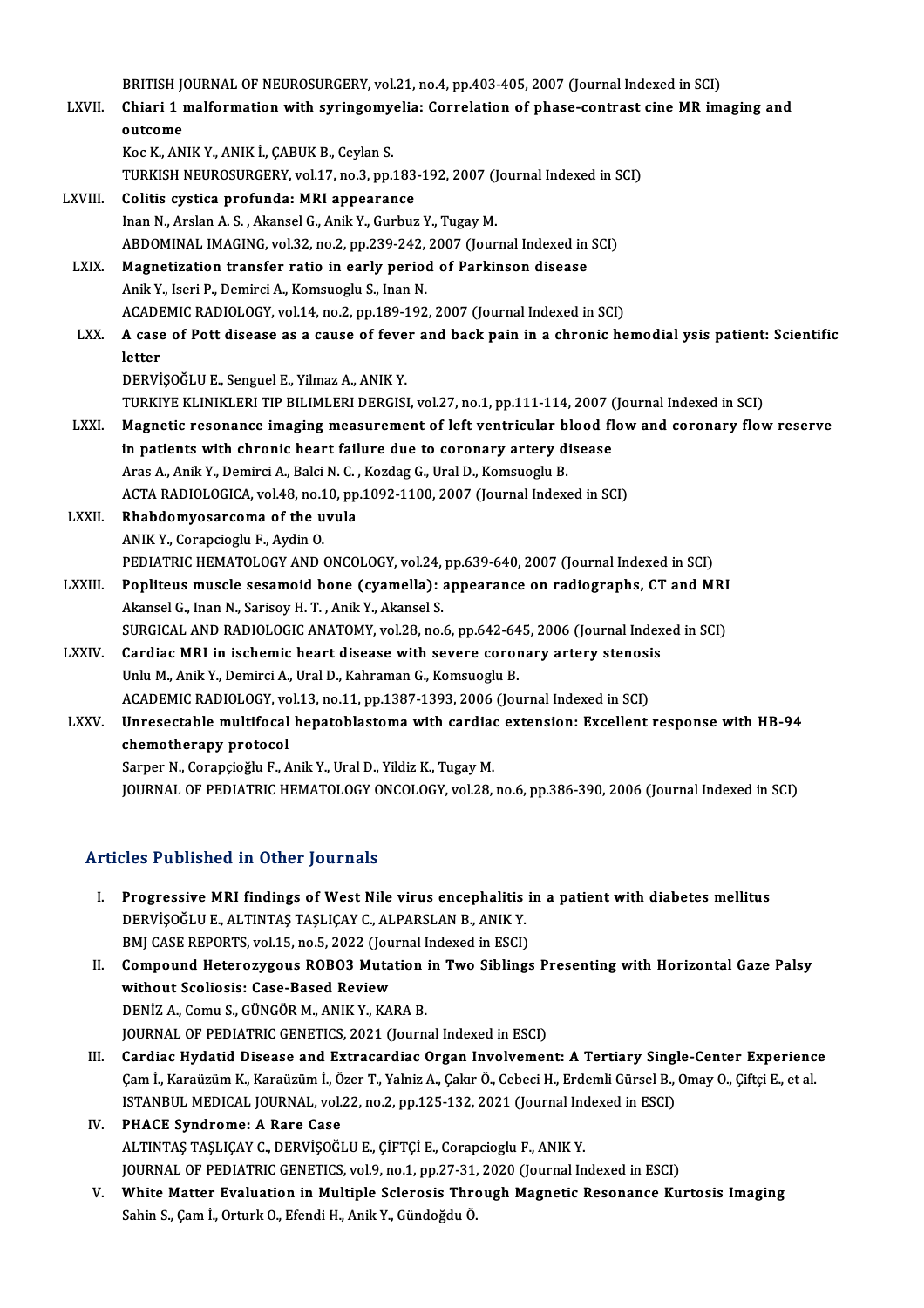CUREUS, vol.11, 2019 (Journal Indexed in ESCI)

- VI. Importance of Magnetic Resonance Imaging in Pituitary Stalk Interruption Syndrome CUREUS, vol.11, 2019 (Journal Indexed in ESCI)<br>Importance of Magnetic Resonance Imaging in Pituitary Stalk<br>GÜRKAN E., ANIK Y., Çizmecioğlu M. F. , AKYAY Ö. Z. , ÇETİNARSLAN B.<br>TURKISLAND OR ENDOCRINOLOCY AND METAROLISM YOL TURKISH JOURNAL OF ENDOCRINOLOGY AND METABOLISM, vol.23, no.2, pp.77-84, 2019 (Journal Indexed in ESCI) GÜRK<br>TURKI<br>ESCI)<br>İntral TURKISH JOURNAL OF ENDOCRINOLOGY AND METABOLISM, vol.23, no.2, pp.77-84, 2019 (Journal Inde ESCI)<br>ESCI)<br>VII. İntrauterin Gelişme Geriliğinde Plasental Difüzyon Ağırlıklı Görüntülemenin Tanıya Katkısı<br>CAM İ. CAKIB Ö. Sekır
- ÇAM İ., ÇAKIR Ö., çakır p., YALNIZ A., ANIK Y., ÇİFTÇİ E.<br>Kocaeli Medical Journal, vol.7, pp.154-159, 2018 (Other Refereed National Journals) İntrauterin Gelişme Geriliğinde Plasental Difüzyon Ağırlıklı Görüntülemeni<br>ÇAM İ., ÇAKIR Ö., çakır p., YALNIZ A., ANIK Y., ÇİFTÇİ E.<br>Kocaeli Medical Journal, vol.7, pp.154-159, 2018 (Other Refereed National Journals)<br>The B CAM İ., ÇAKIR Ö., çakır p., YALNIZ A., ANIK Y., ÇİFTÇİ E.<br>Kocaeli Medical Journal, vol.7, pp.154-159, 2018 (Other Refereed National Journals)<br>VIII. The Performance of Radiographic Criteria for Bone Malignancy When Appl
- Kocaeli Medical Journal, vol.7, pp.154-159, 2018 (Oth<br>The Performance of Radiographic Criteria for I<br>Tomography and Magnetic Resonance Imaging<br>Opal T. Afran C.O., AKANSEL C. ABSLAN A.S., ANU The Performance of Radiographic Criteria for Bone Malignancy When Applied to Computed<br>Tomography and Magnetic Resonance Imaging<br>Onal T., Afacan G. O. , AKANSEL G., ARSLAN A. S. , ANIK Y., İNAN GÜRCAN N., Muezzinoglu B., ÇO Tomography and Magnetic Resonance Imaging<br>Onal T., Afacan G. O. , AKANSEL G., ARSLAN A. S. , ANIK Y., İNAN GÜRCAN N., Muezzinoglu B., ÇORAPCIOĞLU F. V.<br>Journal of Medical Imaging and Radiation Sciences, vol.49, no.1, pp.84
- IX. The Performances of Radiographic Criteria for Bone Malignancy When Applied to Computed Tomography and Magnetic Resonance Imaging The Performances of Radiographic Criteria for Bone Malignancy When Applied to Computed<br>Tomography and Magnetic Resonance Imaging<br>Önal T., Afacan O., AKANSEL G., ARSLAN A. S. , ANIK Y., İNAN GÜRCAN N., MÜEZZİNOĞLU B., ÇORAP Tomography and Magnetic Resonance Imaging<br>Önal T., Afacan O., AKANSEL G., ARSLAN A. S. , ANIK Y., İNAN GÜRCAN N., MÜEZZİNOĞLU B., ÇORAP<br>Journal of Medical Imaging and Radiation Sciences, 2017 (Refereed Journals of Other In Önal T., Afacan O., AKANSEL G., ARSLAN A. S., ANIK Y., İNAN GÜRCAN N., MÜI<br>Journal of Medical Imaging and Radiation Sciences, 2017 (Refereed Journals<br>X. Iniencephalic Fetus Detected on Fetal Magnetic Resonance Imaging<br>Onel
- Journal of Medical Imaging and Radiation Sciences, 2017 (Refereed Journals of Other Institutions)<br>X. Iniencephalic Fetus Detected on Fetal Magnetic Resonance Imaging<br>Onal T., Afacan G. O., ANIK Y., AKANSEL G. Iniencephalic Fetus Detected on Fetal Magnetic Resonance Imaging<br>Onal T., Afacan G. O. , ANIK Y., AKANSEL G.<br>JOURNAL OF PEDIATRIC NEURORADIOLOGY, vol.5, no.4, pp.253-255, 2016 (Journal Indexed in ESCI)<br>Iniensephalis Estus
- XI. Iniencephalic Fetus is Detected on Fetal Magnetic Resonance Imaging Onal T., Afacan O. G., ANIK Y., AKANSEL G. JOURNAL OF PEDIATRIC NEURORADIOLO<br>Iniencephalic Fetus is Detected on Fe<br>Onal T., Afacan O. G. , ANIK Y., AKANSEL G.<br>Journal of Bediatric Nouroradiology vol 5 Journal of Pediatric Neuroradiology, vol.5, no.4, pp.253-255, 2016 (Refereed Journals of Other Institutions) Onal T., Afacan O. G. , ANIK Y., AKANSEL G.<br>Journal of Pediatric Neuroradiology, vol.5, no.4, pp.253-255, 2016 (Refereed Journals of Other Institution<br>XII. Endobronchial recurrence of non-Hodgkin's lymphoma mimicking forei
- Journal of Pediatric Neuroradiology, vol.5, no.4, pp.253-255,<br><mark>Endobronchial recurrence of non-Hodgkin's lymphor</mark><br>Akca A., Karadogan M., YILDIZ D. K. , Corapcioglu F., ANIK Y.<br>INTERVENTIONAL MEDICINE AND APPLIED SCIENCE vo Endobronchial recurrence of non-Hodgkin's lymphoma mimicking foreign body aspiration<br>Akca A., Karadogan M., YILDIZ D. K. , Corapcioglu F., ANIK Y.<br>INTERVENTIONAL MEDICINE AND APPLIED SCIENCE, vol.7, no.3, pp.129-131, 2015 Akca A., Karadogan M., YILDIZ D. K., Corapcioglu F., ANIK Y.<br>INTERVENTIONAL MEDICINE AND APPLIED SCIENCE, vol.7, no.3, pp.129-131, 2015 (Journa<br>XIII. Giant Neck Hemangiopericytoma Detected on Fetal Magnetic Resonance Imagi
- INTERVENTIONAL MEDICINE AND APPLIED SCIENCE, vol.<br>Giant Neck Hemangiopericytoma Detected on Fetal<br>Onal T., Afacan G. O. , Muezzinoglu B., ANIK Y., AKANSEL G.<br>JOUPNAL OF PEDIATRIC NEUPOPADIOLOCY, vol.4, no.3, n Giant Neck Hemangiopericytoma Detected on Fetal Magnetic Resonance Imaging<br>Onal T., Afacan G. O. , Muezzinoglu B., ANIK Y., AKANSEL G.<br>JOURNAL OF PEDIATRIC NEURORADIOLOGY, vol.4, no.2, pp.45-47, 2015 (Journal Indexed in ES Onal T., Afacan G. O. , Muezzinoglu B., ANIK Y., AKANSEL G.<br>JOURNAL OF PEDIATRIC NEURORADIOLOGY, vol.4, no.2, pp.45-47, 2015 (Journal Indexed in ESCN)<br>XIV. Hipokampal skleroza bağlı mesial temporal lob epilepsili hastalard
- ekstrahipokampal alanlardaki volumetrik değişikliklerin etiyolojik ve klinik faktörler ile ilişkisi. Hipokampal skleroza bağlı mesial temporal lob epile<br>ekstrahipokampal alanlardaki volumetrik değişiklikle<br>BAŞARAN Ş., KUTLU A., ANIK Y., EFENDİ H., KOMSUOĞLU S.<br>Türkiye Klinikleri Tin Bilimleri Dergisi vol 24 nn 252,62,20 ekstrahipokampal alanlardaki volumetrik değişikliklerin etiyolojik ve klinik faktörler ile<br>BAŞARAN Ş., KUTLU A., ANIK Y., EFENDİ H., KOMSUOĞLU S.<br>Türkiye Klinikleri Tip Bilimleri Dergisi, vol.34, pp.353-62, 2014 (Other Ref BAŞARAN Ş., KUTLU A., ANIK Y., EFENDİ H., KOMSUOĞLU S.<br>Türkiye Klinikleri Tip Bilimleri Dergisi, vol.34, pp.353-62, 2014 (Other Refereed National Journals)<br>XV. Intracranial primitive neuroectodermal tumor in a child previo
- Türkiye Klinikleri Tip Bilimleri Dergisi, vol.34, pp.353-62, 2014 (Other Refereed Nation<br>Intracranial primitive neuroectodermal tumor in a child previously treated<br>ANIK İ., Korkmaz M., ANIK Y., Koc K., Yildiz D. K. , Corap Intracranial primitive neuroectodermal tumor in a child previously treated for Ewing sar<br>ANIK İ., Korkmaz M., ANIK Y., Koc K., Yildiz D. K. , Corapcioglu F., CEYLAN S., Bulut S. S.<br>JOURNAL OF PEDIATRIC NEURORADIOLOGY, vol. JOURNAL OF PEDIATRIC NEURORADIOLOGY, vol.1, no.4, pp.283-286, 2012 (Journal Indexed in ESCI)
- ANIK İ., Korkmaz M., ANIK Y., Koc K., Yildiz D. K. , Corapcioglu F., CEYLAN S., Bulut S. S.<br>JOURNAL OF PEDIATRIC NEURORADIOLOGY, vol.1, no.4, pp.283-286, 2012 (Journal Indexed in ESCI)<br>XVI. Kanserli çocuklarda nötropen Kanserli çocuklarda nötropenik ateş ataklarında liposomal amf<br>etki ve maliyet yönünden değerlendirilmesi<br>Çorapçıoğlu F., SARPER N., ANIK Y., ZENGİN E., Seringeç M., ARISOY E. S.<br>İnfoksiyon Dergisi nn 157 167 2005 (Other Pe etki ve maliyet yönünden değerlendirilmesi<br>Çorapçıoğlu F., SARPER N., ANIK Y., ZENGİN E., Seringeç M., ARISOY E. S.<br>İnfeksiyon Dergisi, pp.157-167, 2005 (Other Refereed National Journals)

# meksiyon bergisi, pp.157-167, 2005 (Other Refereed National Journals)<br>Refereed Congress / Symposium Publications in Proceedings

efereed Congress / Symposium Publicati<br>I. Glial Tümörler Tedaviye Bağlı Değişiklikler<br>ANIK Y I. Glial Tümörler Tedaviye Bağlı Değişiklikler<br>ANIKY. Glial Tümörler Tedaviye Bağlı Değişiklikler<br>ANIK Y.<br>41. Ulusal Radyoloji Kongresi Türkrad 2020, Turkey, 24 October - 01 November 2020<br>SSS Veskülitleri

II. SSS Vaskülitleri<br>ANIK Y. 41. Ulus<br>SSS Va:<br>ANIK Y.

SSS Vaskülitleri<br>ANIK Y.<br>41. Ulusal Radyoloji Kongresi Türkrad 2020, Turkey, 24 October - 01 November 2020<br>Histogram Analysis of ADC for Distinguishing High on Low Crade Manargiar

III. Histogram Analysis of ADC for Distinguishing High an Low Grade Menengiomas<br>Altıntaş C., Dervişoğlu E., Yaprak Bayrak B., Çam İ., Alparslan B., Anık Y. 41. Ulusal Radyoloji Kongresi Türkrad 2020, Turkey, 24 October - 01 N<br>Hist<mark>ogram Analysis of ADC for Distinguishing High an Low Gr</mark>:<br>Altıntaş C., Dervişoğlu E., Yaprak Bayrak B., Çam İ., Alparslan B., Anık Y.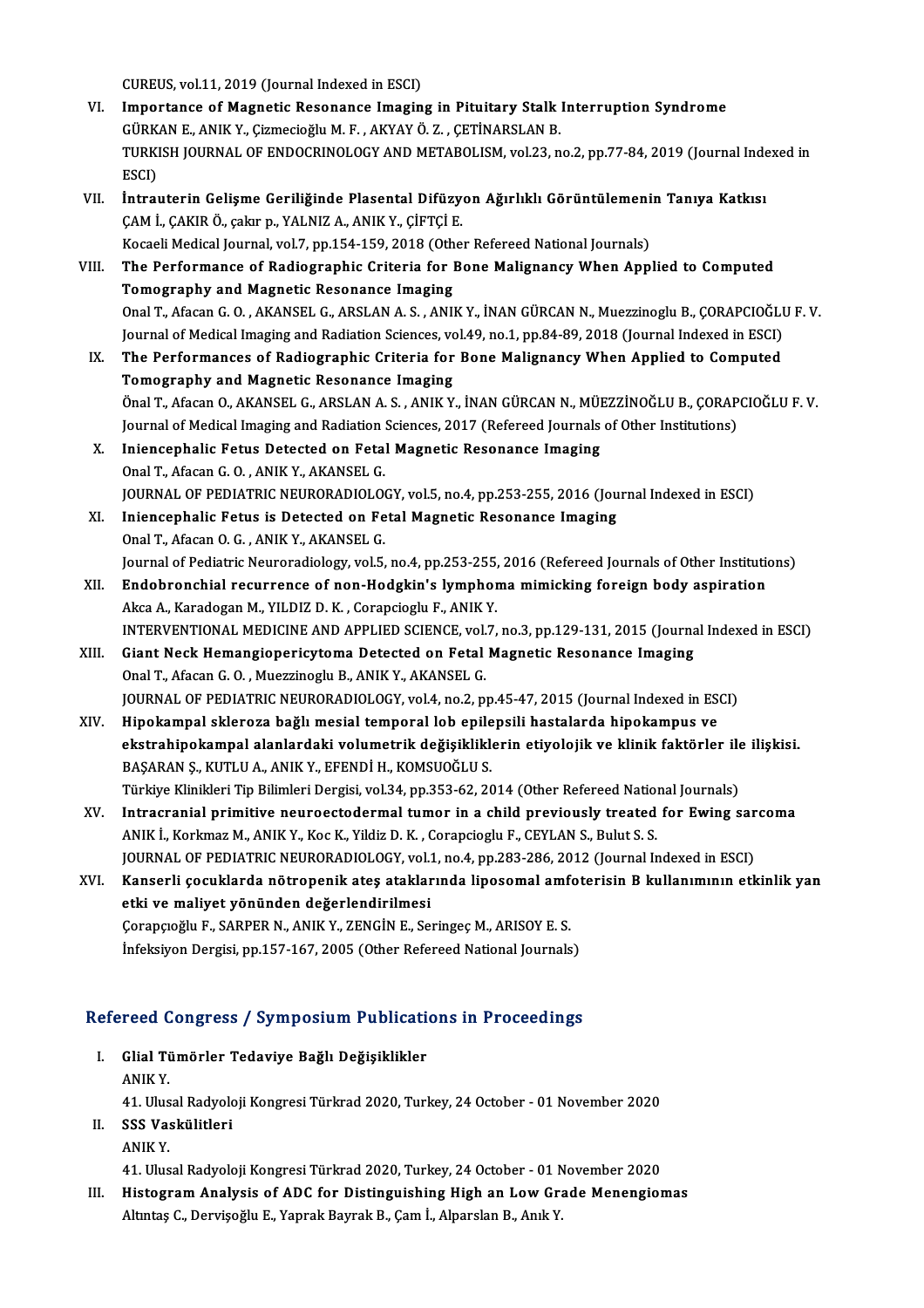29. TNRD YILLIK TOPLANTISI, İstanbul, Turkey, 14 - 16 February 2020

- 29. TNRD YILLIK TOPLANTISI, İstanbul, Turkey, 14 16 February 2020<br>IV. Texture Analysis of MRI to Differentiate Pituitary Adenomas from Craniopharyngiomas<br>REPVİSOČLU E. ALTINTAS G. ALBARSLAN B. ANIK Y 29. TNRD YILLIK TOPLANTISI, İstanbul, Turkey, 14 - 1<br>Texture Analysis of MRI to Differentiate Pituital<br>DERVİŞOĞLU E., ALTINTAŞ C., ALPARSLAN B., ANIK Y.<br>20th Year Annual Mesting of Turkish Sosisty of Nauro Texture Analysis of MRI to Differentiate Pituitary Adenomas from Craniopharyngiomas<br>DERVİŞOĞLU E., ALTINTAŞ C., ALPARSLAN B., ANIK Y.<br>29th Year Annual Meeting of Turkish Society of Neuroradiology with International Partici DERVIŞOĞLU E., ALTINTAŞ C., ALPARSLAN B., ANIK Y.<br>29th Year Annual Meeting of Turkish Society of Neuroradiology with International Participation, Turkey, 14 - 16 February 2020
- V. Çocukluk çağı baş boyun kitleleri.

TRDİstanbulŞube "Baş-BoyunRadyolojisiSempozyumu, İstanbul,Turkey,15December 2019

ANIK Y.<br>TRD İstanbul Şube "Baş-Boyun Radyolojisi Sempozyumu, İstanbul, Turkey, 15 December 2019<br>VI. Extention Pathways of Pituitary Adenomas with Cavernous Sinus Involvement and its Surgical<br>Annroaches TRD Istanbul<br>Extention Pa<br>Approaches<br>CEVIANS AN Extention Pathways of Pituitary Adenomas v<br>Approaches<br>CEYLAN S., ANIK İ., ÇABUK B., ÇAKLILI M., ANIK Y.<br>EANS (European Association of Neurosurgical Sec Approaches<br>CEYLAN S., ANIK İ., ÇABUK B., ÇAKLILI M., ANIK Y.<br>EANS (European Association of Neurosurgical Societies) 2019, Dublin, Ireland, 24 - 28 September 2019

VII. RECOVERY COURSE OF CONDUCTION AND REMYELINATION OF OPTIC NERVES AFTER EXTENDED EANS (European Association of Neurosurgical Societies) 2019, Dublin, Ireland, 24 - 28 September 2019<br>RECOVERY COURSE OF CONDUCTION AND REMYELINATION OF OPTIC NERVES AFTER EXTENDED<br>ENDOSCOPIC APPROACH FOR MACROADENOMAS: QUA RECOVERY COURSE OF C<br>ENDOSCOPIC APPROACH<br>TENSOR IMAGING (DTI)<br>ANIK LANIK Y CAPIIK P ( ENDOSCOPIC APPROACH FOR MACROADENOMAS: QUANTITATIVE ASSESSM<br>TENSOR IMAGING (DTI)<br>ANIK İ., ANIK Y., ÇABUK B., ÇAKLILI M., YILMAZ E., ÖZTÜRK O., PİRHAN D., CEYLAN S.<br>FANS (Eusangan Assesiation of Nourogyazise)Sosiation), Dub

TENSOR IMAGING (DTI)<br>ANIK İ., ANIK Y., ÇABUK B., ÇAKLILI M., YILMAZ E., ÖZTÜRK O., PİRHAN D., CEYLAN S.<br>EANS (EuropeanAssociation of NeurosurgicalSocieties), Dublin, Ireland, 24 - 28 September 2019<br>IMAGING EINDINGS OF INGO

## ANIK İ., ANIK Y., ÇABUK B., ÇAKLILI M., YILMAZ E., ÖZTÜRK O., PİRHAN D., CEYLAN S.<br>EANS (EuropeanAssociation of NeurosurgicalSocieties), Dublin, Ireland, 24 - 28 Septe<br>VIII. **IMAGING FINDINGS OF UNCOMMON SELLAR and PAR** EANS (EuropeanAssociation of Neurosi<br>IMAGING FINDINGS OF UNCOMMOI<br>Altıntaş C., Dervişoğlu E., Anık İ., Anık Y.<br>ESNP 42th Annual Meeting European S. IMAGING FINDINGS OF UNCOMMON SELLAR and PARASELLAR MASSES<br>Altıntaş C., Dervişoğlu E., Anık İ., Anık Y.<br>ESNR 42th Annual Meeting European Society of Neuroradiology 2019, Oslo, Norway, 18 - 22 September 2019<br>Tynisal and Atyn

- Altıntaş C., Dervişoğlu E., Anık İ., Anık Y.<br>ESNR 42th Annual Meeting European Society of Neuroradiology 2019, Oslo, Norway, 18 22 Se<sub>l</sub><br>IX. Typical and Atypical Locations of Chordoma and Differential from Chondrosarcoma ESNR 42th Annual Meeting European Society<br>Typical and Atypical Locations of Chord<br>ALTINTAŞ C., DERVİŞOĞLU E., ANIK İ., ANIK Y.<br>ASNP 57th Annual Meeting The Foundation of Typical and Atypical Locations of Chordoma and Differential from Chondrosarcoma<br>ALTINTAŞ C., DERVİŞOĞLU E., ANIK İ., ANIK Y.<br>ASNR 57th Annual Meeting The Foundation of the ASNR Symposium 2019, United States Of America, 18 ALTIN<br>ASNR<br>2019<br>CH 20
- ASNR 57th Annual Meeting The Foundation of the ASNR Symposium 2019, United States Of America, 18<br>2019<br>X. GH adenomiarinda preoperatif MR T2 sekans adenom intensitesinin klinik prediktif değeri<br>SEN H E CAVUUM UMAN K KARA M 2019<br>GH adenomlarinda preoperatif MR T2 sekans adenom intensitesinin klinik predikti<br>ŞEN H. E. , ÇAKLILI M., UMAY K., KARA M. C. , TURAN G., ANIK Y., ÇABUK B., ANIK İ., CEYLAN S.<br>22. TND KONGRESI, Turkay 11 - 14 Anril 2019 GH adenomlarinda preoperatif MR T2 sek<br>ŞEN H. E. , ÇAKLILI M., UMAY K., KARA M. C. , TU<br>33. TND KONGRESI, Turkey, 11 - 14 April 2019<br>Tiroid Nodülüne Yaklasım ve Cerrabi Kara 33. TND KONGRESI, Turkey, 11 - 14 April 2019
- XI. Tiroid Nodülüne Yaklaşım ve Cerrahi Kararı.<br>ANIK Y. Tiroid Nodülüne Yaklaşım ve Cerrahi Kararı.<br>ANIK Y.<br>Kocaeli Tiroid Okulu., Kocaeli, Turkey, 13 April 2019<br>CH ADENOMI ARINDA RREORERATİE MR T2 SE

XII. GH ADENOMLARINDA PREOPERATİF MR T2 SEKANS ADENOM İNTENSİTESİNİN KLİNİK PREDİKTİF<br>DEĞERİ Kocaeli T<br>GH ADE<br>DEĞERİ<br><sup>SEN H E</sup> GH ADENOMLARINDA PREOPERATİF MR T2 SEKANS ADENOM İNTENSİTESİNİN I<br>DEĞERİ<br>ŞEN H. E. , ÇAKLILI M., KİRAZ U., KARA M., TURAN G., ANIK Y., ÇABUK B., ANIK İ., CEYLAN S.<br>TÜRK NÖROSİRIRLİ DERNEĞİ 22 BILİMSEL KONGRESİ ARTAkta Turk

DEĞERİ<br>ŞEN H. E. , ÇAKLILI M., KİRAZ U., KARA M., TURAN G., ANIK Y., ÇABUK B., ANIK İ., CEYLAN S.<br>TÜRK NÖROŞİRURJİ DERNEĞİ 33.BİLİMSEL KONGRESİ, Antalya, Turkey, 11 - 14 April 2019<br>Fetal Magnetia Besananca İmaging of Congo ŞEN H. E. , ÇAKLILI M., KİRAZ U., KARA M., TURAN G., ANIK Y., ÇABUK B., ANIK İ<br>TÜRK NÖROŞİRURJİ DERNEĞİ 33.BİLİMSEL KONGRESİ, Antalya, Turkey, 11 - 14<br>XIII. Betal Magnetic Resonance Imaging of Congenital Thoracic Anomalies

## TÜRK NÖROŞİRURJİ DERNEĞİ 33.BİLİMSEL KONGR<br>Fetal Magnetic Resonance Imaging of Congen<br>DERVİŞOĞLU E., ALTINTAŞ C., YÜCESOY G., ANIK Y.<br>25th Year Annual Mesting of European Congress e DERVIŞOĞLU E., ALTINTAŞ C., YÜCESOY G., ANIK Y.<br>25th Year Annual Meeting of European Congress of Radiology, 27 February - 03 March 2019

## DERVİŞOĞLU E., ALTINTAŞ C., YÜCESOY G., ANIK Y.<br>25th Year Annual Meeting of European Congress of Radiology, 27 February - 03 March 2019<br>XIV. CT May be the Gold Standart for Imaging Children's Multitrauma but Should 25th Year Annual Meeting of Europea<br>**CT May be the Gold Standart for I**<br>ALPARSLAN B., DOĞAN N.Ö., ANIK Y. CT May be the Gold Standart for Ima<br>ALPARSLAN B., DOĞAN N.Ö., ANIK Y.<br>ECR 2019, 27 February - 03 March 2019<br>Differentiation of Sollar Tumors with

### ALPARSLAN B., DOĞAN N. Ö. , ANIK Y.<br>ECR 2019, 27 February - 03 March 2019<br>XV. Differentiation of Sellar Tumors with Pure Cystic Appearance on MRI ECR 2019, 27 February - 03 March 2019<br>Differentiation of Sellar Tumors with Pure Cystic Appearance on M<br>ALTINTAŞ C., DERVİŞOĞLU E., ÇABUK B., ÇAM İ., ANIK İ., CEYLAN S., ANIK Y.<br>29th Year Annual Meeting of Turkish Seciety 28th Year Annual Meeting of Turkish Society of Neuroradiology with International Participation, Turkey, 15 - 17 ALTINTAȘ C., DERVIȘOĞLU E., ÇABUK B., ÇAM İ., ANIK İ., CEYLAN S., ANIK Y. February 2019, vol 61, pp 229-239

XVI. Sakrokoksigeal teratomlu olgularda ultrasona fetal MR'ın katkısı.<br>CAM İ., KOÇ U., ANIK Y. Sakrokoksigeal teratomlu olgularda ultrasona fetal MR'ın katkısı.<br>ÇAM İ., KOÇ U., ANIK Y.<br>10. Ulusal Obstetrik ve Jinekolojik Ultrasonografi Kongresi, Turkey, 29 - 30 September 2018<br>CENTRAL NERVOUS SYSTEM INVOLUEMENT OE BO

### CAM İ., KOÇ U., ANIK Y.<br>10. Ulusal Obstetrik ve Jinekolojik Ultrasonografi Kongresi, Turkey, 29 - 30 September 2018<br>XVII. CENTRAL NERVOUS SYSTEM INVOLVEMENT OF POLYARTERITIS NODOSA IN A CASE OF FAMILIAL<br>MEDITERIAN EEVE 10. Ulusal Obstetrik ve J<br>CENTRAL NERVOUS S<br>MEDITERIAN FEVER **CENTRAL NERVOUS SYSTEM<br>MEDITERIAN FEVER<br>ANIK Y., ALTINTAŞ C., KARA B.<br>41st ESNP annual mestins, Pet** MEDITERIAN FEVER<br>ANIK Y., ALTINTAŞ C., KARA B.<br>41st ESNR annual meeting, Rotterdam, Netherlands, 19 - 23 September 2018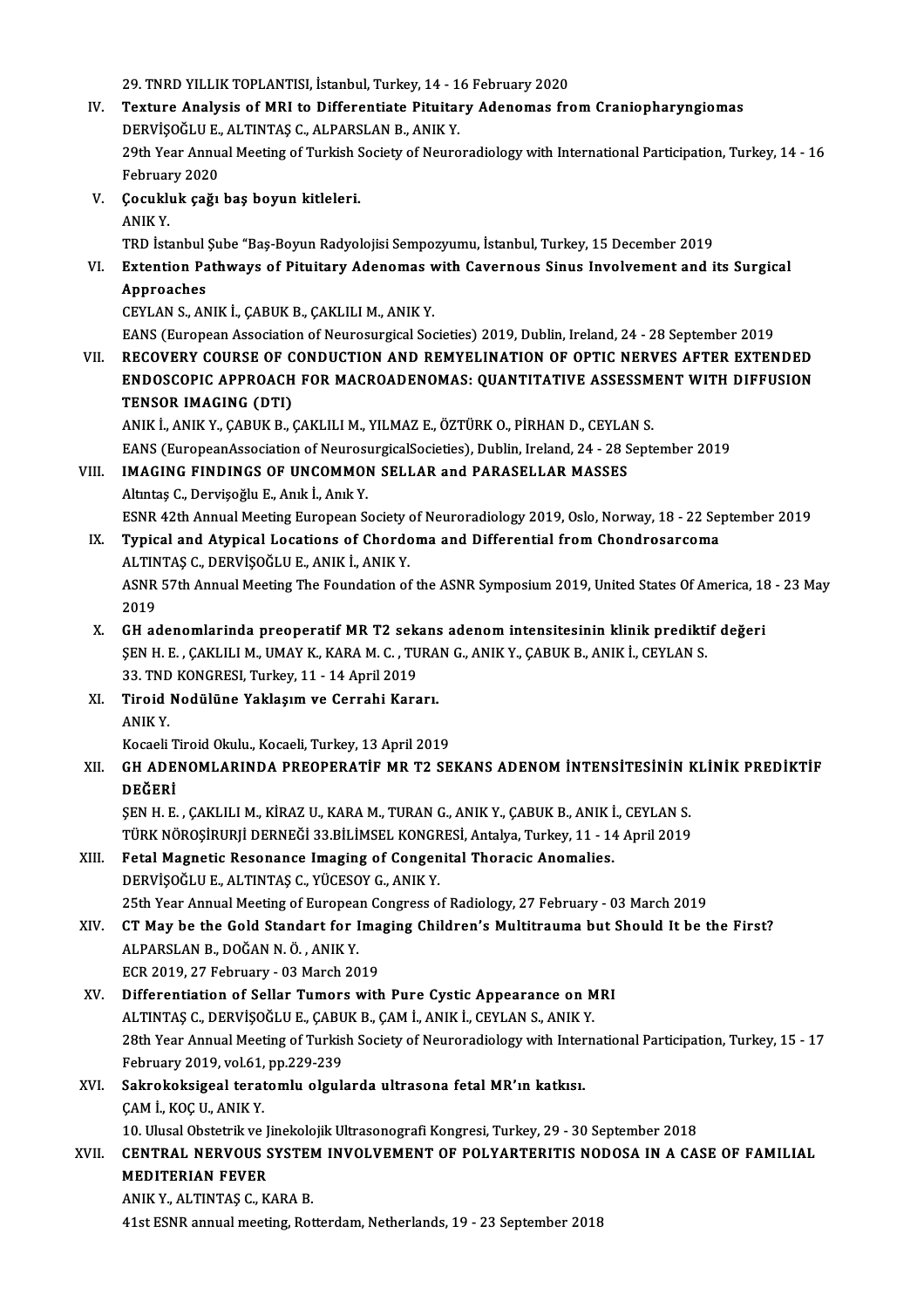| XVIII.  | Magnetic Resonance Imaging Findings of Fetal Sacrococygeal Teratomas                                                             |
|---------|----------------------------------------------------------------------------------------------------------------------------------|
|         | ANIK Y., ÇAM İ., YÜCESOY G.                                                                                                      |
|         | 41st ESNR annual meeting, Rotterdam, Netherlands, 19 - 23 September 2018                                                         |
| XIX.    | Diffusion tensor imaging findings in multiple sclerosis                                                                          |
|         | ÇAKIR Ö., ÇAM İ., ANIK Y., YALNIZ A.                                                                                             |
|         | KCR 2018, Seoul, South Korea, 12 - 15 September 2018                                                                             |
| XX.     | White Matter Integrity in Adolescents with Attention Deficit Hyperactivity Disorder with Comorbid                                |
|         | Bipolar Disorder assessed by Tract Based Spatial Statistics                                                                      |
|         | HAS A. C. , MÜJDECİ M., SAY G. N. , GÜNBEY H. P. , OKUMUŞ N., KARAER Y., ÇAK ESEN H. T. , YILDIZ GÜNDOĞDU Ö.,                    |
|         | GÖÇMEN R., ANIK Y.                                                                                                               |
|         | Joint Annual Meeting ISMRM-ESMRMB 2018, Paris, France, 16 - 21 June 2018                                                         |
| XXI.    | Lamina papyracea dehiscence: cause for recurrent preseptal cellulitis, orbital cellulitis and orbital                            |
|         | abscess in a child                                                                                                               |
|         | TEKIN YILMAZ A., ANIK Y., ARISOY E. S.                                                                                           |
|         | ESPID 2018 (36. Annual Meeting of the European Society of Pediatric Infectious Diseases), Malmö, Sweden, 28 May                  |
|         | $-02$ June 2018                                                                                                                  |
| XXII.   | Progressive cystic echinococcosis with extensive involvement in a child: how long and how to treat?                              |
|         | TEKİN YILMAZ A., KARA B., ANIK Y., ARISOY E. S.                                                                                  |
|         | ESPID 2018 (36. Annual Meeting of the European Society of Pediatric Infectious Diseases), Malmö, Sweden, 28 May                  |
|         | $-02$ June 2018                                                                                                                  |
| XXIII.  | Hastalıklar üzerine kısa kısa<br>ANIK Y.                                                                                         |
|         | TÜRK NÖRORADYOLOJİ DERNEĞİ II. PEDİATRİK NÖRORADYOLOJİ TOPLANTISI, Ankara, Turkey, 13 - 14 April 2018                            |
| XXIV.   | BRAIN VOLUME CHANGE IN PATIENTS WITH SCHIZOPHRENIA AND ITS RELATION WITH                                                         |
|         | <b>ANTIPSYCHOTIC DRUG USE</b>                                                                                                    |
|         | Kiras F., YILDIZ M., ANIK Y.                                                                                                     |
|         | 6th Biennial Conference of the Schizophrenia-International-Research-Society (SIRS), Florence, Italy, 4 - 08 April                |
|         | 2018, vol 44                                                                                                                     |
| XXV.    | Erken Tanı Hayat Kurtarır                                                                                                        |
|         | ANIK Y.                                                                                                                          |
|         | Balkan Türkleri Kültür Ve Dayanışma Derneği Kocaeli Balkan Derneği 13. entelektüel sohbetleri, Kocaeli, Turkey,                  |
|         | 09 March 2018                                                                                                                    |
| XXVI.   | RAP-CS-01MRI EVALUATION                                                                                                          |
|         | ANIK Y.                                                                                                                          |
|         | RAP CS 1 araştırıcı toplantısı, Girne, Cyprus (Kktc), 23 - 25 February 2018                                                      |
| XXVII.  | Association of Vitamin D Status and Clinical and Radiological Outcomes of Relapsing Remitting                                    |
|         | <b>Multiple Sclerosis</b>                                                                                                        |
|         | EFENDİ H., Bunul D. S., ANIK Y.<br>ACTRIMS Forum, California, United States Of America, 1 - 03 February 2018, vol.24, pp.104-105 |
| XXVIII. | Ventriküloperitoneal Şanta Sekonder Akut Over Drenaj Sendromu Olgu Sunumu                                                        |
|         | ASADULLAYEVA M., ALTINTAȘ C., DERVIȘOĞLU E., ANIK Y.                                                                             |
|         | 38. ULUSAL RADYOLOJİ KONGRESİ, Turkey, 31 October - 04 November 2017                                                             |
| XXIX.   | Intradural Klival Kordoma Olgu Sunumu                                                                                            |
|         | DERVIȘOĞLU E., ALTINTAȘ C., MAİLA A., ANIK Y.                                                                                    |
|         | 38. ULUSAL RADYOLOJİ KONGRESİ, Turkey, 31 October - 04 November 2017                                                             |
| XXX.    | Optik Yolaklar ve Anatomisi                                                                                                      |
|         | <b>ANIKY</b>                                                                                                                     |
|         | TURNOG 2016, İstanbul, Turkey, 16 - 17 December 2016                                                                             |
| XXXI.   | Paraneoplastik Limbik Ensefalit: Olgu Sunumu                                                                                     |
|         | AĞIRLAR T, ANIK Y                                                                                                                |
|         | Türkrad 2016 - 37. Ulusal Radyoloji Kongresi, Antalya, Turkey, 1 - 06 November 2016                                              |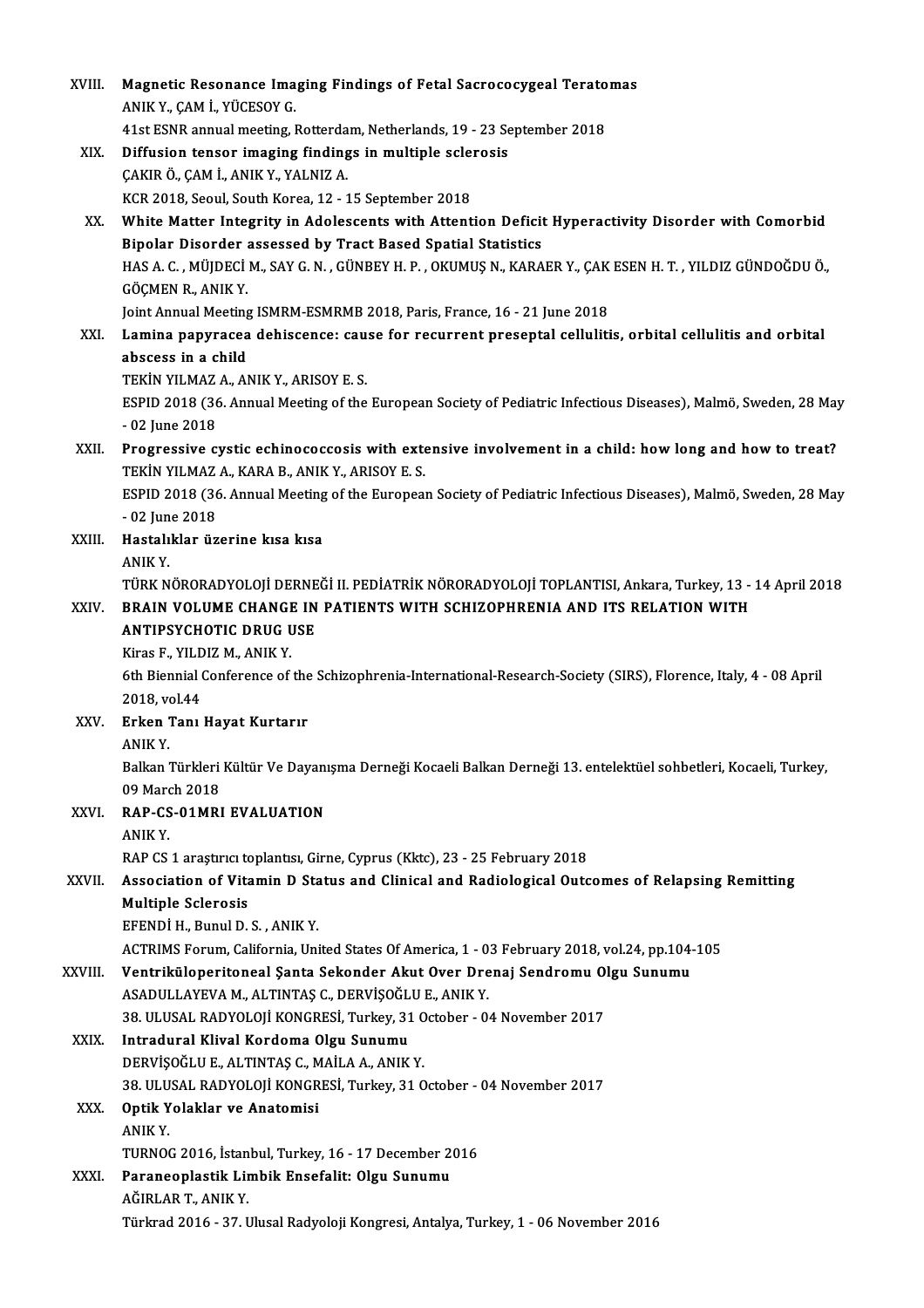| XXXII.       | Pediatride DTI ve SWI                                                                                         |
|--------------|---------------------------------------------------------------------------------------------------------------|
|              | ANIKY.                                                                                                        |
|              | Türkrad 2016-37. Ulusal Radyoloji Kongresi, Antalya, Turkey, 1 - 06 November 2016                             |
| XXXIII.      | Tuberous Sclerosis Everything Every Radiologist Should Know                                                   |
|              | ÖZER T., ANIK Y., MEŞE İ., ÇAM İ., ÖZTÜRK O.                                                                  |
|              | 72nd korean congress of radiology - KCR 2016, Seul, South Korea, 20 - 24 October 2016                         |
| <b>XXXIV</b> | Differential Diagnosis of Endobronchial Lesions in Childhood with a Surprising Diagnosis                      |
|              | Langerhans Cell Histiocytosis                                                                                 |
|              | AĞIRLAR T., ANIK Y., TRABZONLU L.                                                                             |
|              | ESTI 2016 Thoracic Summit, Krakov, Poland, 23 - 24 October 2016                                               |
| XXXV.        | Acute appendicitis and lung abscess in a four-year-old boy with influenza A H1N1 infection                    |
|              | Güngörmüş A., UYAN Z. S., Aktürk H., ANIK Y., EKİNGEN YILDIZ G., ARISOY E. S.                                 |
|              | 34th Annual Meeting of the European Society for Paediatric Infectious Diseases (ESPID 2016), Brighton, United |
|              | Kingdom, 10 - 14 May 2016                                                                                     |
| <b>XXXVI</b> | Multipl Skleroz ve Demyelinizan Hastalıklar                                                                   |
|              | <b>ANIKY</b>                                                                                                  |
|              | TNRD 2016 Türk Nöroradyoloji Derneği 25. Yıl Yıllık Toplantısı, İstanbul, Turkey, 19 - 21 February 2016       |
| XXXVII.      | <b>TNRD 4 Oturum Moderator</b>                                                                                |
|              | ANIK Y.                                                                                                       |
|              | TNRD 2016 - Türk Nöroradyoloji Derneği 25. Yıl Yıllık Toplantısı, İstanbul, Turkey, 19 - 21 February 2016     |
| XXXVIII.     | Lhermitte Duclos hastalığı MRG ve MR Spektroskopi bulguları                                                   |
|              | ÇAM İ., AĞIRLAR T., YILDIRIM B., YALNIZ A., SALMAN E., ANIK Y.                                                |
|              | 36. Ulusal Radyoloji Kongresi Türkrad 2015, Antalya, Turkey, 21 - 25 October 2015                             |
| <b>XXXIX</b> | Beyin ve akciğer metastazlı hepatoblastom olgu sunumu                                                         |
|              | ÖZTÜRK O., ÇAM İ., ÖZBEK G., SALMAN E., YALNIZ A., ANIK Y.                                                    |
|              | 36. Ulusal Radyoloji Kongresi Türkrad 2015, Antalya, Turkey, 21 - 25 October 2015                             |
| XL.          | Multiple kahverengi brown tümörü bulunan sekonder hiperparatiroidizm olgusunun uzun dönem                     |
|              | takibinde BT ve direkt grafi bulguları                                                                        |
|              | CAM İ., BALLI F., YALNIZ A., MEŞE İ., AĞIRLAR T., ANIK Y.                                                     |
|              | 36. Ulusal Radyoloji Kongresi Türkrad 2015, Antalya, Turkey, 21 - 25 October 2015                             |
| XLI.         | Karaciğer akciğer ve beyin tutulumu bulunan kist hidatik olgusu                                               |
|              | ÇAM İ., YALNIZ A., SALMAN E., YILDIRIM B., ÖZER T., ANIK Y.                                                   |
|              | 36. Ulusal Radyoloji Kongresi Türkrad 2015, Antalya, Turkey, 21 - 25 October 2015                             |
| XLII.        | Guillain Barre Sendromu olgu sunumu                                                                           |
|              | ÇAM İ., YILDIRIM B., AĞIRLAR T., YALNIZ A., ÇİFTÇİ E., ANIK Y.                                                |
|              | 36. Ulusal Radyoloji Kongresi Türkrad 2015, Antalya, Turkey, 21 - 25 October 2015                             |
| XLIII.       | Relapsing Remitting Multipl Skleroastalarnda Fingolimodun Nörodejenerasyon Beyinde Atrofi ve                  |
|              | Kognitif Yetersizlik Üzerine Etkisi MR Ölçümleri Araştırıcı Toplantısı                                        |
|              | ANIK Y.                                                                                                       |
|              | Relapsing Remitting Multipl Skleroastalarnda Fingolimodun Nörodejenerasyon Beyinde Atrofi ve Kognitif         |
|              | Yetersizlik Üzerine Etkisi, İstanbul, Turkey, 20 October 2015                                                 |
| XLIV.        | Gray matter involvement in multiple sclerosis; correlation of clinical and cognitive diasability with         |
|              | DTI magnetic resonance imaging findings                                                                       |
|              | Efendi H., Bickin H., Cam I., Anik Y.                                                                         |
|              | 22nd World Congress of Neurology (WCN), Santiago, Chile, 31 October - 05 November 2015, vol.357               |
| XLV.         | Cortical and deep gray matter involvement in multiple sclerosis correlation of clinical and cognitive         |
|              | diasability with DTI magnetic resonance imaging findings                                                      |
|              | EFENDİ H., Biçkin H., ÇAM İ., ANIK Y.                                                                         |
|              | 31st Congress of the European-Committee-for-Treatment-and-Research-in-Multiple-Sclerosis (ECTRIMS),           |
|              | BARSELONA, Spain, 7 - 10 October 2015                                                                         |
| XLVI.        | Imaging of infratentorial brain tumors in children                                                            |
|              |                                                                                                               |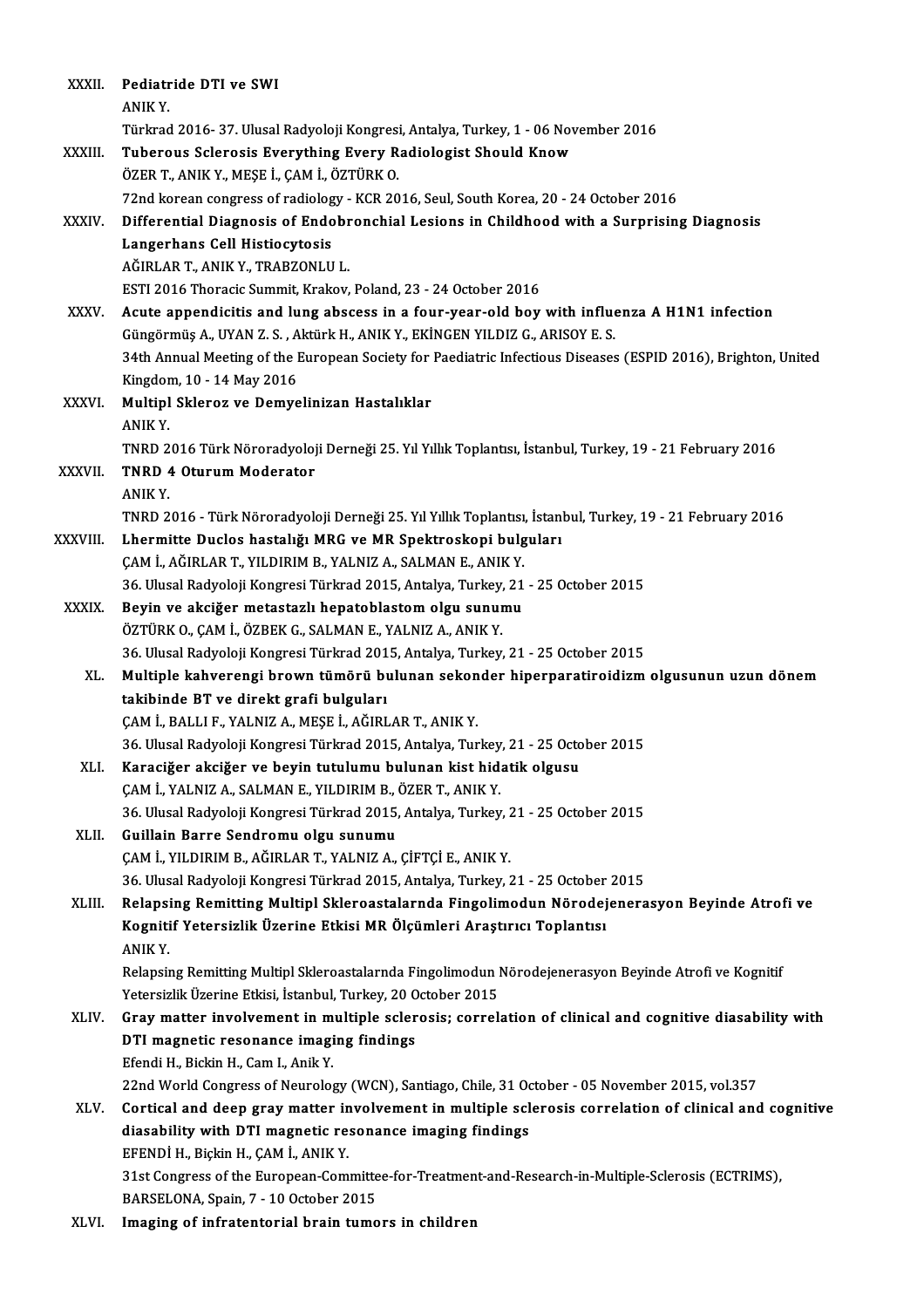ÖZBEK G., YALNIZ A., ÇAM İ., SALMAN E., Sakçı Z., ANIK Y.

- ÖZBEK G., YALNIZ A., ÇAM İ., SALMAN E., Sakçı Z., ANIK Y.<br>The 71st Korean Congress of Radiology KCR 2015, Seul, South Korea, 9 12 September 2015<br>How to annyogsk nangyeatis systia lesionadifferentialdiasnesis en image
- ÖZBEK G., YALNIZ A., ÇAM İ., SALMAN E., Sakçı Z., ANIK Y.<br>The 71st Korean Congress of Radiology KCR 2015, Seul, South Korea, 9 12 Septen<br>XLVII. How to approach pancreatic cystic lesionsdifferentialdiagnosis on image<br>MESE The 71st Korean Congress of Radiology KCR 2015, Seul,<br>How to approach pancreatic cystic lesionsdifferen<br>MEŞE İ., ÇAM İ., ANIK Y., ÖZBEK G., Zeren B., AĞIRLAR T.<br>The 71st Kersen Congress of Badiology KCB 2015, Seul. How to approach pancreatic cystic lesionsdifferentialdiagnosis on image<br>MESE İ., ÇAM İ., ANIK Y., ÖZBEK G., Zeren B., AĞIRLAR T.<br>The 71st Korean Congress of Radiology KCR 2015, Seul, South Korea, 9 - 12 September 2015
- XLVIII. Posterior reversible encephalopathy syndromein children radiologic findings on 20 cases The 71st Korean Congress of Radiology KCR 2015, Seul, South Korea<br>Posterior reversible encephalopathy syndromein children ra<br>ÇAM İ., SAKARYA GÜNEŞ A., AĞIRLAR T., KAYA A., YALNIZ A., ANIK Y.<br>The 71st Kerean Congress of Bad Posterior reversible encephalopathy syndromein childre<br>ÇAM İ., SAKARYA GÜNEŞ A., AĞIRLAR T., KAYA A., YALNIZ A., ANI<br>The 71st Korean Congress of Radiology, 9 - 12 September 2015<br>Nauraimaging of phakamatoses what everyradio The 71st Korean Congress of Radiology, 9 - 12 September 2015<br>XLIX. Neuroimaging of phakomatoses what everyradiologist should know
	- ÇAMİ.,ÖZBEKG.,ÇAĞLAYANGİL S.,ANIKY.,ZerenB.,MEŞEİ. The 71st Korean Congress of Radiology KCR 2015, Seul, South Korea, 9 - 12 September 2015
		- L. Comparison of multivoxel MR spectroscopy andI 123 MIBI findings in neuroblastoma ÇAMİ.,DEMİRH.,ÖZBEKG.,ANIKY.,DOĞANK.,KAYAA.,YALNIZA. Comparison of multivoxel MR spectroscopy andI 123 MIBI findings in neuroblasto:<br>ÇAM İ., DEMİR H., ÖZBEK G., ANIK Y., DOĞAN K., KAYA A., YALNIZ A.<br>The 71st Korean Congress of Radiology KCR 2015, Seul, South Korea, 9 - 12 Se CAM İ., DEMİR H., ÖZBEK G., ANIK Y., DOĞAN K., KAYA A., YALNIZ A.<br>The 71st Korean Congress of Radiology KCR 2015, Seul, South Korea, 9 - 12 Septer<br>LI. RENAL BRIGHT ECHOES CALCULI OR SONOGRAPHIC MIMICS OF CALCULI
		- The 71st Korean Congress of<br>RENAL BRIGHT ECHOES C<br>EKİNCİ Z., AKÇAY N., ANIK Y.<br>49th ESDN Mosting Prussels LI. RENAL BRIGHT ECHOES CALCULI OR SONOGRAPHIC MIMICS OF CALCULI<br>EKINCI Z., AKÇAY N., ANIK Y.<br>48th ESPN Meeting, Brussels, September 2015, 1 - 03 September 2015
	- LII. Deep Gray Matter Involvement in Multiple Sclerosis; Correlation of Clinical and Cognitive Diasability 48th ESPN Meeting, Brussels, September 2015, 1 - 03<br>Deep Gray Matter Involvement in Multiple Scler<br>with DTI Magnetic Resonance Imaging Findings<br>EFFNDI H. Bickin H. GAM LANIY V Deep Gray Matter Involvement i<br>with DTI Magnetic Resonance In<br>EFENDİ H., Bickin H., ÇAM İ., ANIK Y.<br><sup>7th Congress of the Pan Asian Comn</sup> with DTI Magnetic Resonance Imaging Findings<br>EFENDİ H., Bickin H., ÇAM İ., ANIK Y.<br>7th Congress of the Pan-Asian-Committee-for-Treatment-and-Research-in-Multiple-Sclerosis (PACTRIMS), Taipei,<br>Taivran 6, .08 November 2014, EFENDİ H., Bickin H., ÇAM İ., ANIK Y.<br>7th Congress of the Pan-Asian-Committee-for-1<br>Taiwan, 6 - 08 November 2014, vol.21, pp.816<br>Cortical Cray Matter Involvement in Patie
	- Th Congress of the Pan-Asian-Committee-for-Treatment-and-Research-in-Multiple-Sclerosis (PACTRIMS), Taipei,<br>Taiwan, 6 08 November 2014, vol.21, pp.816<br>LIII. Cortical Gray Matter Involvement in Patients with Relapsing Rem Taiwan, 6 - 08 November 2014, vol.21, pp.816<br>Cortical Gray Matter Involvement in Patients with Relapsing Remitting Multiple Sclerosis<br>of Clinical and Cognitive Diasability, DTI Magnetic Resonance Imaging and OCT Findings<br>E Cortical Gray Matter Involvemer<br>of Clinical and Cognitive Diasabi<br>EFENDİ H., Biçkin H., ANIK Y., ÇAM İ.<br><sup>7th Congrees of the Ban Asian Comn</sup> of Clinical and Cognitive Diasability, DTI Magnetic Resonance Imaging and OCT Findings<br>EFENDI H., Biçkin H., ANIK Y., ÇAM İ.

7th Congress of the Pan-Asian-Committee-for-Treatment-and-Research-in-Multiple-Sclerosis (PACTRIMS), 7th Congress of the Pan-Asian-Committee-for-Treatment-and-Research-in-Multiple-Scler<br>TAYVAN, 6 - 08 November 2014, vol.21, pp.815-816<br>LIV. Preinvaziv Lezyonlar ve Duktal Karsinomaİn Situ Tanıdaki Zorluklar Nelerdir

TAYVAN, 6 - 08 November 2014, vol.21, pp.815-816<br>Preinvaziv Lezyonlar ve Duktal Karsinomain Situ 1<br>ANIK Y.<br>52. MAYMET toplantısı, Adapazarı, Turkey, 18 April 2015 Preinvaziv Lezyonlar ve Duktal Karsinomaİn Situ T<br>ANIK Y.<br>52. MAYMET toplantısı, Adapazarı, Turkey, 18 April 2015<br>"Nut mıdlıne" karsinom: Olsu sunumu

### LV. "Nutmıdlıne" karsinom: Olgu sunumu

YAPRAK BAYRAK B., YILDIZ K., DEMİRSOY U., ÇORAPÇIOĞLU F., ANIK Y., French C. "Nut mıdlıne" karsinom: Olgu sunumu<br>YAPRAK BAYRAK B., YILDIZ K., DEMİRSOY U., ÇORAPÇIOĞLU F., ANIK Y., French C.<br>24. Ulusal Patoloji Kongresi 19-23 Kasım 2014, Trabzon, Turkey, 19 - 23 November 2014<br>Krapionegye ve terekone

### YAPRAK BAYRAK B., YILDIZ K., DEMİRSOY U., ÇORAPÇIOĞLU F., ANII<br>24. Ulusal Patoloji Kongresi 19-23 Kasım 2014, Trabzon, Turkey, 19<br>LVI. Kraniopagus ve torakopaguslu yapışık ikizler: Olgu sunumu<br>XAPPAK BAYPAK B. CÜPPÜZ V. AN 24. Ulusal Patoloji Kongresi 19-23 Kasım<br>**Kraniopagus ve torakopaguslu yapı**ş<br>YAPRAK BAYRAK B., GÜRBÜZ Y., ANIK Y.<br>24. Ulusal Patoloji Kongresi 19.22 Kasım 24. Kraniopagus ve torakopaguslu yapışık ikizler: Olgu sunumu<br>24. YAPRAK BAYRAK B., GÜRBÜZ Y., ANIK Y.<br>24. Ulusal Patoloji Kongresi 19-23 Kasım 2014, Trabzon, Turkey, 19 - 23 November 2014

LVII. Assessment of Deep and Cortical Gray Matter Involvement via DTI and Correlation with Volumetric Analysis in MS Patients

ÇAM İ., Biçkin H., ANIK Y., Özkul B., ÇAĞLAYANGİL S.

XXth symposium neuroradiologicum, İstanbul, Turkey, 7 - 14 September 2014

- CAM İ., Biçkin H., ANIK Y., Özkul B., ÇAĞLAYANGİL S.<br>XXth symposium neuroradiologicum, İstanbul, Turkey, 7 14 September 2014<br>LVIII. Yenidoğan döneminde akciğerde kitle imajı veren kronik granülomatöz olgusu: bir yıll XXth symposium neuroradiologicum, İstanbul, Turkey, 7 - 14 September 2014<br>Yenidoğan döneminde akciğerde kitle imajı veren kronik granülomatöz olgusu<br>AYDOĞAN M., UYAN Z. S. , Yoloğlu N., ESER ŞİMŞEK I., ANIK Y., ARISOY E. S Yenidoğan döneminde akciğerde kitle imajı veren kronik granülomat<br>AYDOĞAN M., UYAN Z. S. , Yoloğlu N., ESER ŞİMŞEK I., ANIK Y., ARISOY E. S. , KÖ<br>XX. Ulusal alerji ve klinik immünoloji kongresi, Turkey, 2 - 06 November 201 AYDOĞAN M., UYAN Z. S. , Yoloğlu N., ESER ŞİMŞEK I., ANIK Y., ARISOY E. S. , KÖKER M. Y.<br>XX. Ulusal alerji ve klinik immünoloji kongresi, Turkey, 2 - 06 November 2013<br>LIX. Optimal Positioning Of Infants In The Neonatal
- XX. Ulusal alerji ve klinik immünoloji kongresi, Turkey, 2 06 November 2013<br>Optimal Positioning Of Infants In The Neonatal Intensive Care Unit F<br>Determined By Bedside Ultrasonography<br>ÖNCEL S., GÜNLEMEZ A., ALVUR T. M., A Optimal Positioning Of Infants In The Neo<br>Determined By Bedside Ultrasonography<br>ÖNCEL S., GÜNLEMEZ A., ALVUR T. M. , ANIK Y.<br>20th Annual Meeting of European Society for B 30th Annual Meeting of European Society for Pediatric Infectious Diseases, selanik, Greece, 8 - 12 May 2012 ÖNCEL S., GÜNLEMEZ A., ALVUR T. M. , ANIK Y.<br>30th Annual Meeting of European Society for Pediatric Infectious Diseases, selanik, Greece, 8 - 12 May 2012<br>LX. Chlamydia Chlamydophilia and Mycoplasma Atypical Organisms Extend
- 30th Annual Meeting of European Society for Pediatric Infer<br>Chlamydia Chlamydophilia and Mycoplasma Atypica<br>Periods in Childhood Lower Respiratory Infections<br>ÖNCEL S. CÜNLEMEZ A. ALVUR T. M. ANIK V Chlamydia Chlamydophilia and Mycoplasr<br>Periods in Childhood Lower Respiratory<br>ÖNCEL S., GÜNLEMEZ A., ALVUR T. M. , ANIK Y.<br>20th Annual Meeting of European Society for B Periods in Childhood Lower Respiratory Infections<br>ÖNCEL S., GÜNLEMEZ A., ALVUR T. M. , ANIK Y.<br>30th Annual Meeting of European Society for Pediatric Infectious Diseases, selanik, Greece, 8 - 12 May 2012